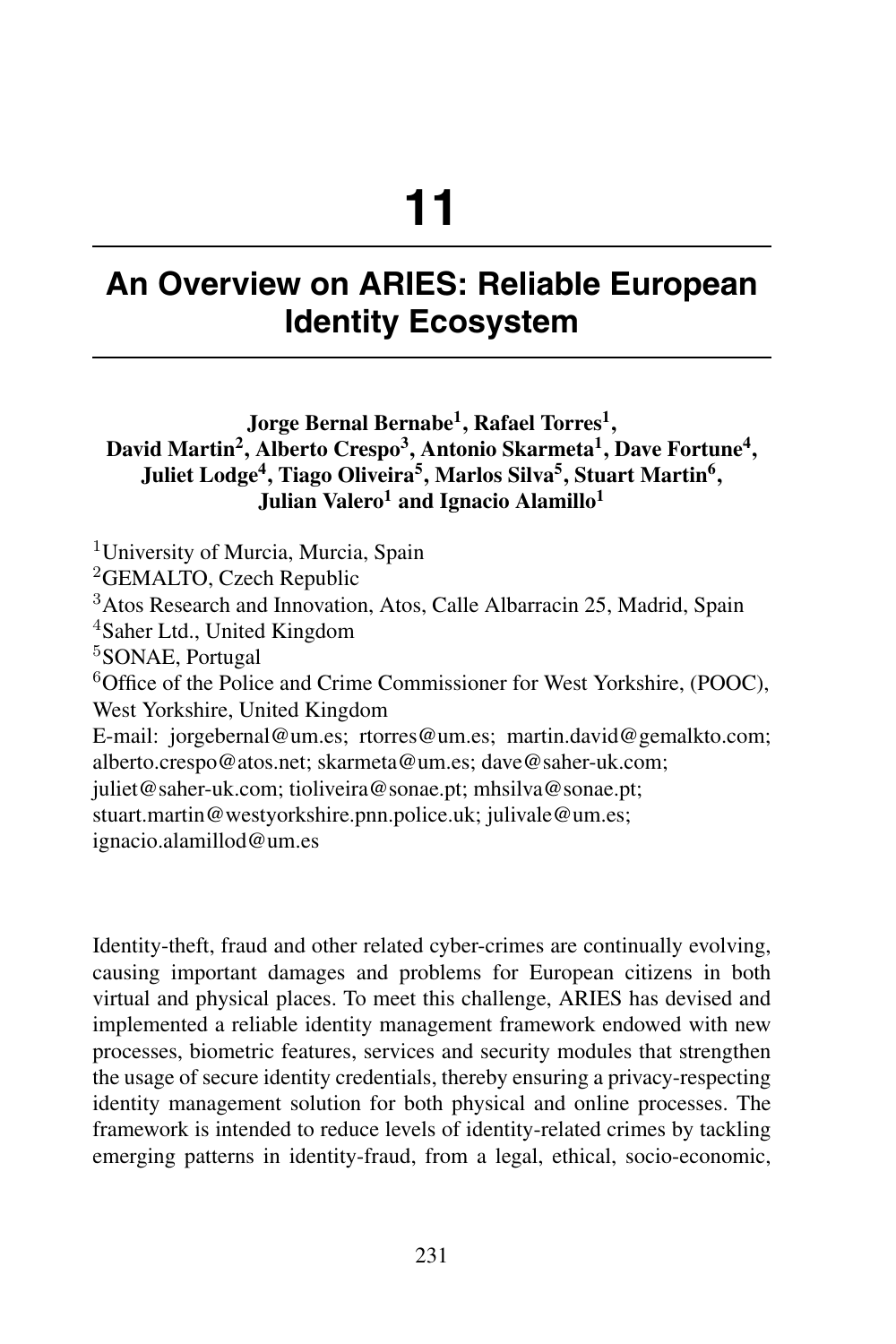technological and organization perspective. This chapter summarizes the main goals, approach taken, achievements and main research challenges in H2020 ARIES project.

# **11.1 Introduction**

In a world getting every time more and more digital, the protection of the personal data is a crucial point, in particular, individual identities are vulnerable in this scenario, where European stakeholders are interacting in a global way. The lack of trust is increasing derived from the current absence and deficiency of solutions, including consistently applied identification and authentication processes for trusted enrolments, particularly the use of online credentials with low levels of authentication assurance. Moreover, there is not a common approach in Europe (from the point of view of the legislation, cross-border cooperation and policies) to address identity-related crimes. This situation costs billions of Euros to countries and citizens in fraud and theft.

In this scenario, ReliAbleeuRopean Identity EcoSystem (ARIES) H2020 research project aims to provide a stronger, more trusted, user-friendly and efficient authentication process while maintaining a full respect to subject's and personal data protection and privacy.

Thanks to this ecosystem, citizens will be able to generate a digital identity linked to the physical one (eID/ePassport) using biometrics while, at the same time, store enrolment information in a secure vault only accessible by law enforcement authorities in case of cybersecurity incidents. Because of this process, linking proofs of identity based on the combination of biometric traits and citizen digital identity with the administrative processes involved in the issuance of documents like, for example, birth or civil certificates will be possible.

Users will also be able to derive additional digital identities from the ones linked with their eID or ePassports with different levels of assurance and degrees of privacy about their attributes. The new derived digital identities may be used in administrative exchanges where it is required by the governments according to eIDAS regulation [1] and be store in software or hardware secure environments in their mobiles or smart devices.

The rest of this chapter is structured as follows. Section 2, depicts the ARIES Ecosystems, Section 3 is devoted to the main innovative process in ARIES. Section 4 describes the legal and ethical approach considered. Section 5 recaps the main cyber-security and privacy Research challenges. Finally, Section 6 concludes this chapter.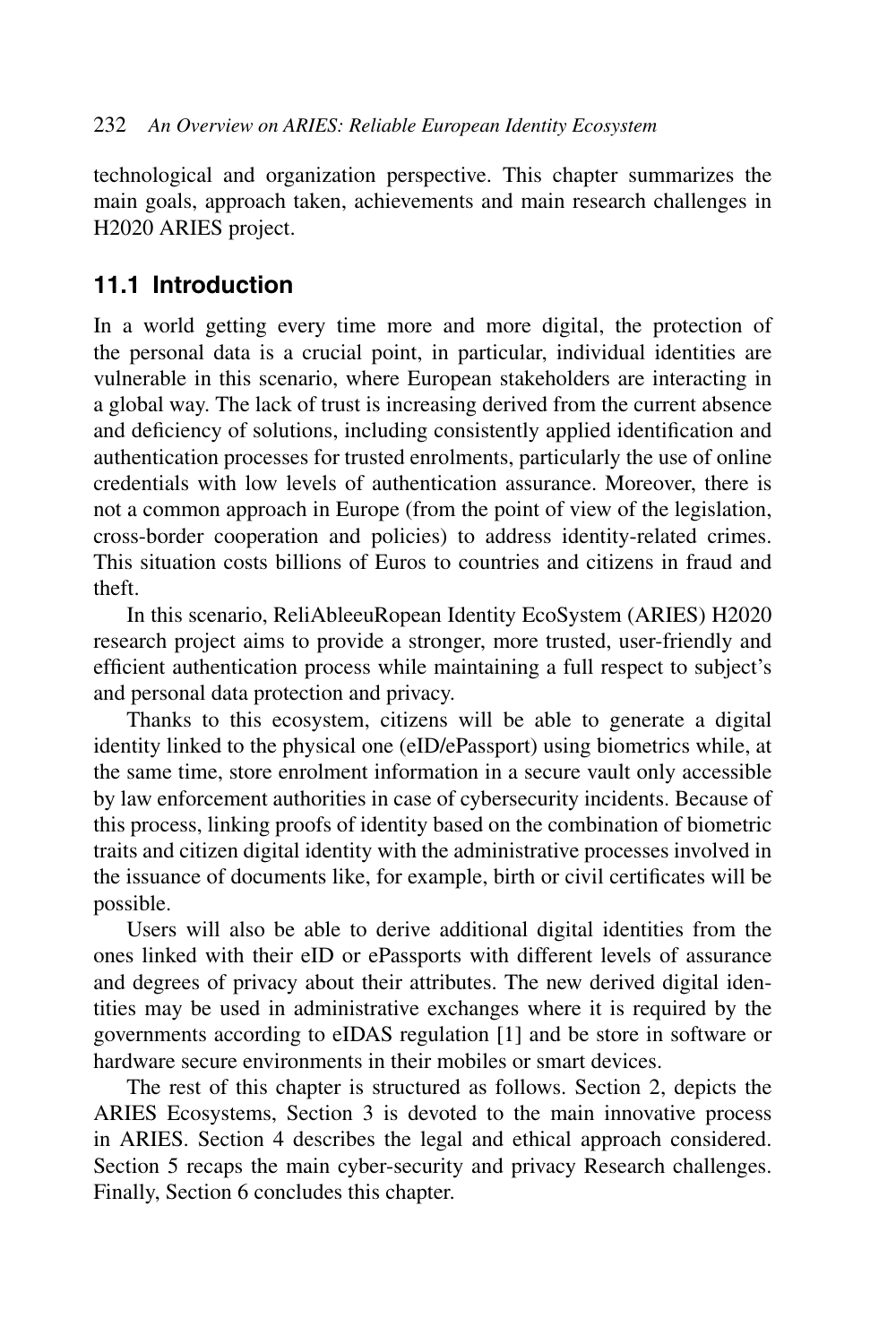# **11.2 The Aries Ecosystem**

The project goal is to provide new technologies, processes and security features that ensure a higher level of quality in security aspects like credential management for privacy-respecting solutions and the reduction of identity fraud, theft or wrong identity problems which can be associated with crimes. The general Aries ecosystem is depicted in Figure 11.1.

Authentication processes will be ensured with the use of smart devices allowing to use all required biometric (especially face) and electronic (using NFC) data. This process should ensure a high level of quality for biometrics acquisition, while assuring data integrity and delivering the derived identities required attributes to the adequate relying party (service provider). Such features will be achieved by functionality locally (on the smart device) or centrally (back-end). Moreover, digital identities will be generated with privacy preserving technologies and allowing citizens to just prove to be in possession of some attributes without exposing the rest of their data, i.e. being over 18 years old. Given that different levels of assurance are possible a biometric mechanism could also be used as a proof of digital identity possession where appropriate.

A user manages multiple identities and credentials which are issued by Identity Providers (IdP) and presented to the Service Providers (SP) to access the offered services by them. The ARIES approach considers a multi-domain interaction for eID management in order to achieve a distributed but unified eID ecosystem. Each domain usually contains one or more IdPs and one or



Figure 11.1 ARIES ecosystem overview.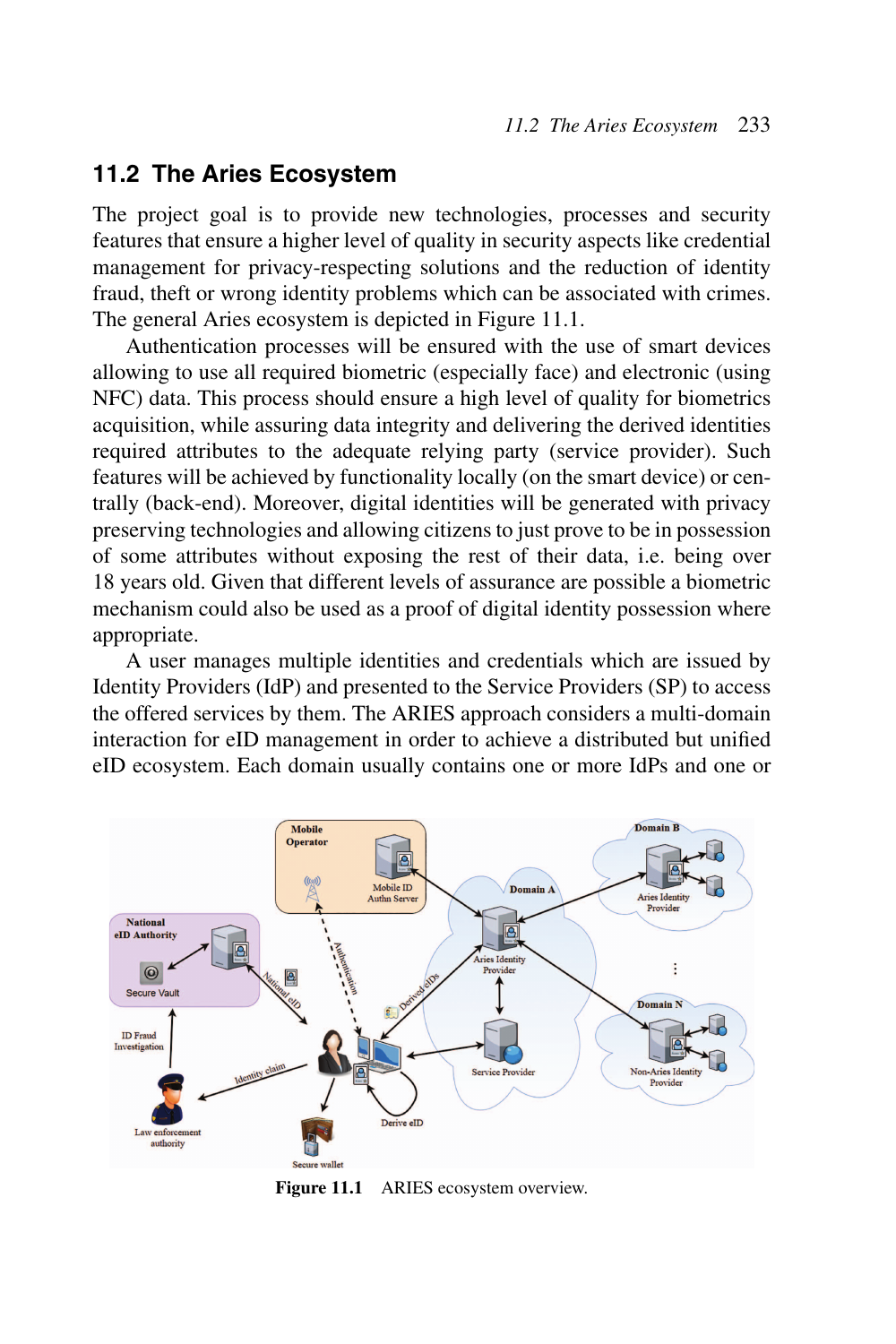more SPs. Usually, a SP redirects the user requests to the IdP within its own domain but there are some exceptions to be considered: An SP can directly authenticate the identity of the user (e.g. validating a certificate) and could, also, redirect to an IdP of another domain in which it trusts, including a mobile operator, a bank or a Government for Mobile eID authentication. In addition, IdPs can be interconnected relying on federated interoperability, thereby allowing delegation of authentication (e.g. using STORK) and also attribute aggregation (e.g. to create a derived credential which includes both governmental and academic information). User consent will be obtained prior to transferring any personal information. Interaction with legacy non-ARIES IdPs can be also achieved by contacting those IdPs via standard protocols such as SAML [2], OAuth2 [3], etc.

The users interact with the system through several devices such as mobile phones or smart wearables. These devices will require a secure element in order to securely protect digital identities with biometric features. Alternative, although less secure, storage and execution environments might be foreseen for larger adoption of the ecosystem, but with limited capabilities to manage the resulting risk. A secure electronic wallet will be provided to users for them to securely handle and manage their digital identities and their related data.

New derived credentials can be requested by users to an ARIES IdP after an authentication process using its eID. These credentials may contain different identity attributes and/or pseudonyms, according to the user needs and required level of privacy and security. The issuance process implies that the new credential must be issued by a trusted IdP and logged to assure the traceability in law enforcement purposes such as real identity identification. This could be achieved by an encrypted and signed logging mechanism. The logged information should also be kept secured and only accessed due to law regulated cases.

The derived credentials will be originated from previous strong ones such as biometric data and eID documents. The process is based on mobile token enrolment server with a derivation module. Optionally, users could also derive their own identity and present cryptographic proofs to an SP. In this case, identity approaches based on Zero Proof Knowledge Proofs like IBM Idemix [4] or ABC4Trust [5] solutions can be used. For this, the obtained credentials should be prepared with the needed cryptographic information to derive new identities and provide proofs when requested by an SP.

Those identities can be derived and issued by different entities having, each credential, an associated Level of Assurance (LoA). This serves as a measure of the security mechanism used by the credential issuer to validate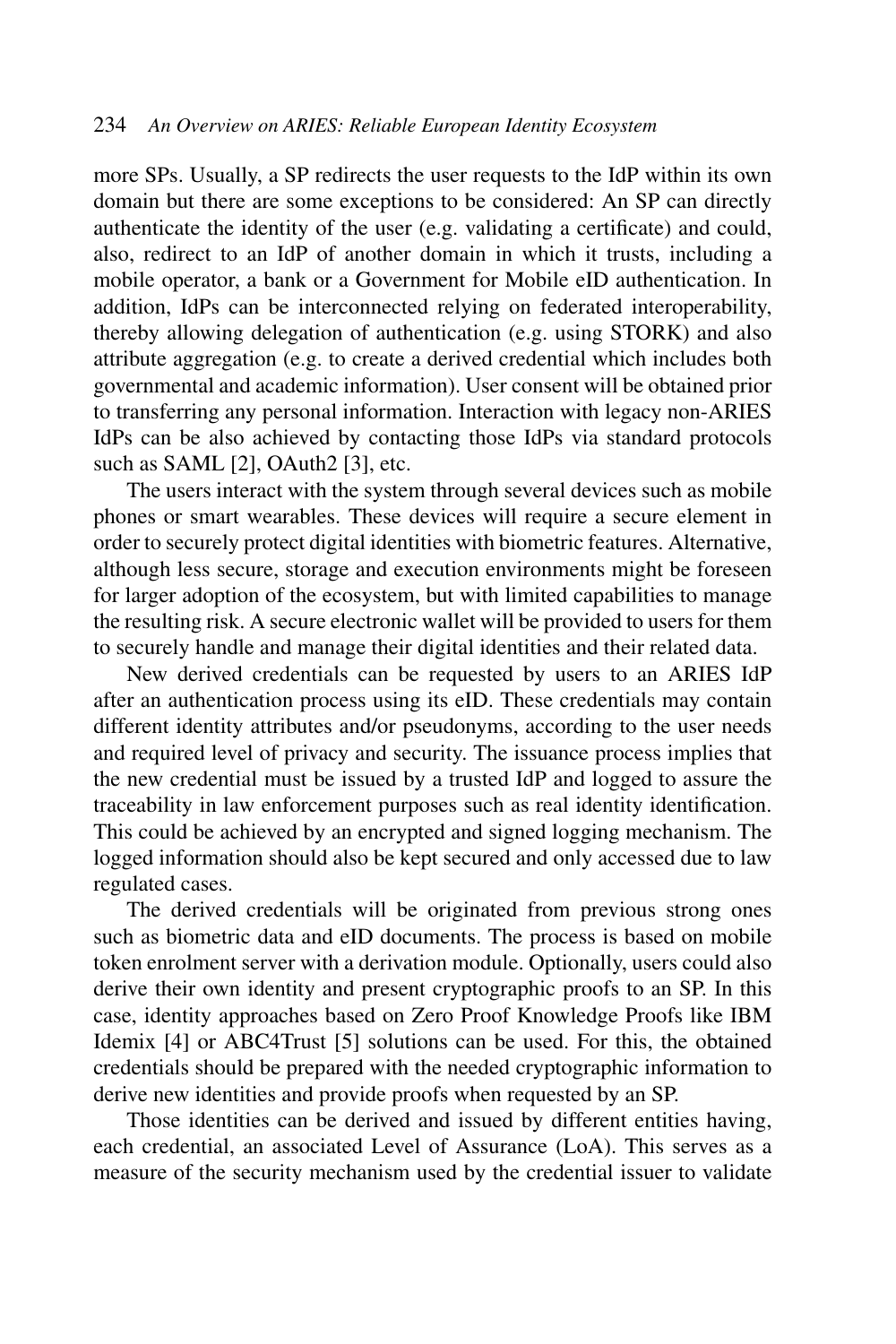the user identity. ARIES aims to keep the LoA or to avoid significant differences when using derived credentials and similarly, will try to ensure that Level of Trust (LoT) among different entities is also a maintained after adopting derived credentials in the ecosystem.

Accessing a service provided by an SP will impose some requirements for the credential to be presented, like including some attributes about user identity and other trust requirements. The user can choose the mechanism and the credential which he wants to present according to his preferences and the required information by the SP. This includes the usage of derived credentials or pseudonyms with less exposed information; a proof of identity in which no credential is actually sent to the SP, but a proof that the user owns some identity or attribute; or a Mobile ID credential stored in a secure element, which makes use of the Trusted Execution Environment for authentication and can optionally involve mobile operator as party involved in circle of trust [6].

Privacy by design principles is essential from the data protection perspective especially when identifying which and how biometric data are going to be used. Indeed, the requirements of proportionality have to be analysed, bearing in mind the demands of technical security measures, determining what is certainly essential to avoid identity thefts based on the access to biometric information (e.g. a photo in the case of face or a latent in the case of fingerprints).

Likewise, the possibility of using several derived identity credentials demands a concrete assessment from the perspective of data protection. Therefore, it will be necessary to build up identification services prioritizing those technical and organizational solutions that minimize access to personal data to the absolute essential. To accomplish these objectives, ARIES devises means to comply with the minimal disclosure of information principle. In this sense, the principle of proportionality will play a key role in order to face this challenge, since it will be necessary to justify in each case by the service providers the personal data really required for authentication or authorization.

Furthermore, the identity ecosystem will provide unlinkability at the relying party level through polymorphic user identifiers (when compatible with relying parties' authentication policies). For each authentication or for specified periods of time will be different and random identifiers, so it will disclose no information. The unlinkability at the ARIES IdP will be also ensured. The ecosystem will indeed hide the accessed service from the enrolment and authentication services. Unobservability will be ensured by the system architecture as well. The Identity Providers will have no information about which SP the user wants to log into.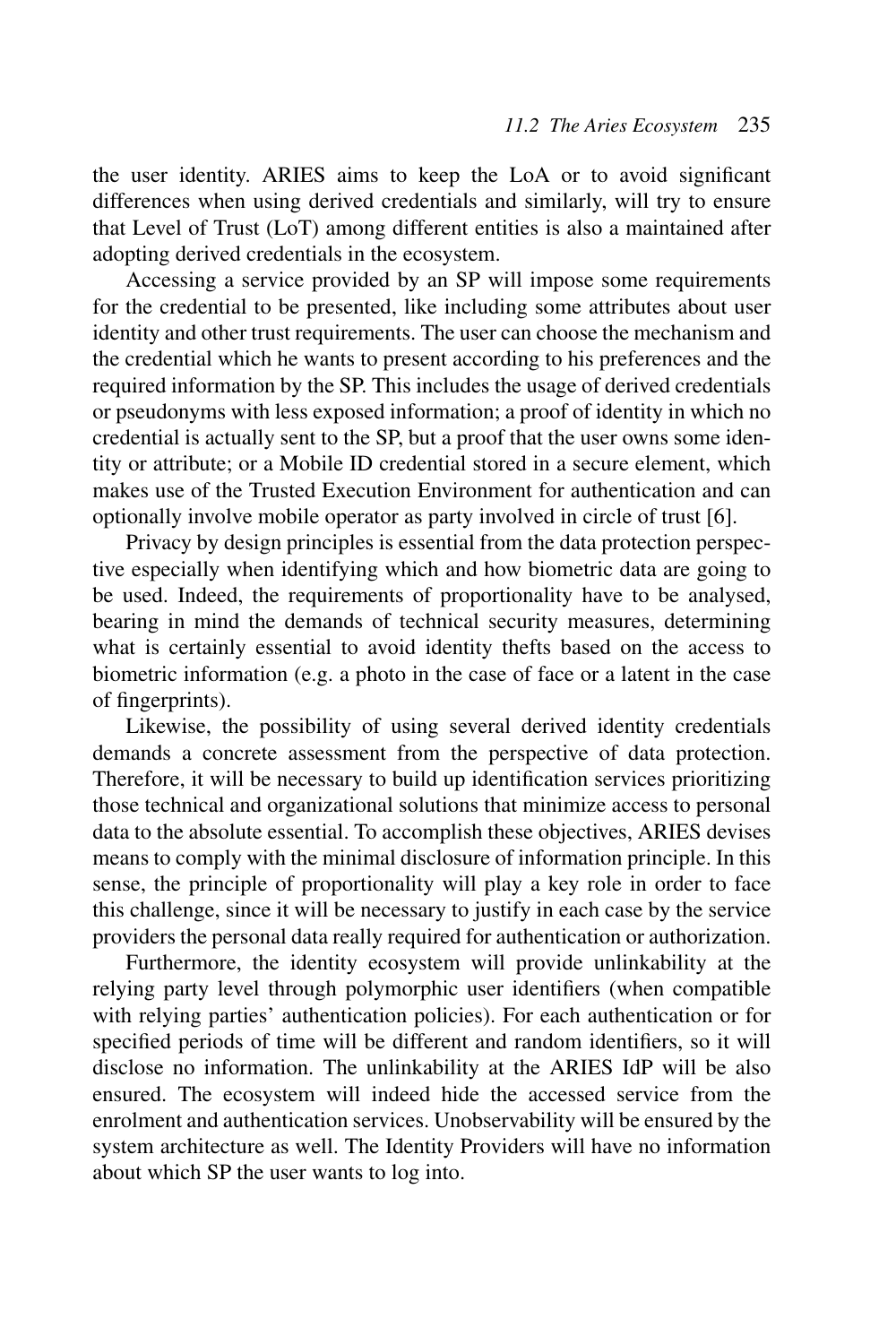### **11.3 Main Innovative Processes in Aries**

### **11.3.1 Fraud Prevention and Cyber-crime Investigation**

The topics of fraud and crime prevention and investigation were one of the main project goals and were addressed from the very beginning of the project by involving law enforcement personnel in the process of requirement definition. Their inputs were based on currently most frequently occurring threats and their experience from crime investigation, and based on them an assessment of state of the art authentication architectures was done at the beginning of the design phase.

Main results of the assessment resulted in three main improvements in the field of crime prevention and investigation the project may provide:

- Strong authentication accessible to large part of the population to replace legacy authentication types (such as password or SMS one-time code).
- Biometric authentication as additional obstacle for the criminals.
- ID Proofing with document reading and biometric verification as a strong identity verification means to ensure the newly issued privacy preserving partial identities are based on reliable information.

It is obvious the strength of the whole solution depends on algorithms used for biometric verifications (both live capture vs. image data from electronic document and live capture vs. previously enrolled baseline template). This was in line with the project plan as improvement of both enrolment and verification of face biometrics was planned as a separate task.

If the authentication is broken by some means and the investigation takes place it usually requires as much information as can be obtained (IP address, device fingerprints, all transaction data) which is in contradiction with project goal to provide privacy friendly solution. It was decided the privacy and a control over user's own data is more important than inputs for investigation and a limitation was introduced. User data stored inside of the system are encrypted and stored in an appliance called Secure Vault. The appliance enforces strong authentication and authorization based on ARIES authentication, so it is only the user himself who can approve access to his data. This limits the investigation to cases when user's identity was stolen by forgery, but he still has access to his mobile phone to be able to provide access to law enforcement authorities.

The data collected and stored by all server-side components of ARIES solution consist of transaction information and anonymized identity information such as links between the cryptographic and biometric identity parts.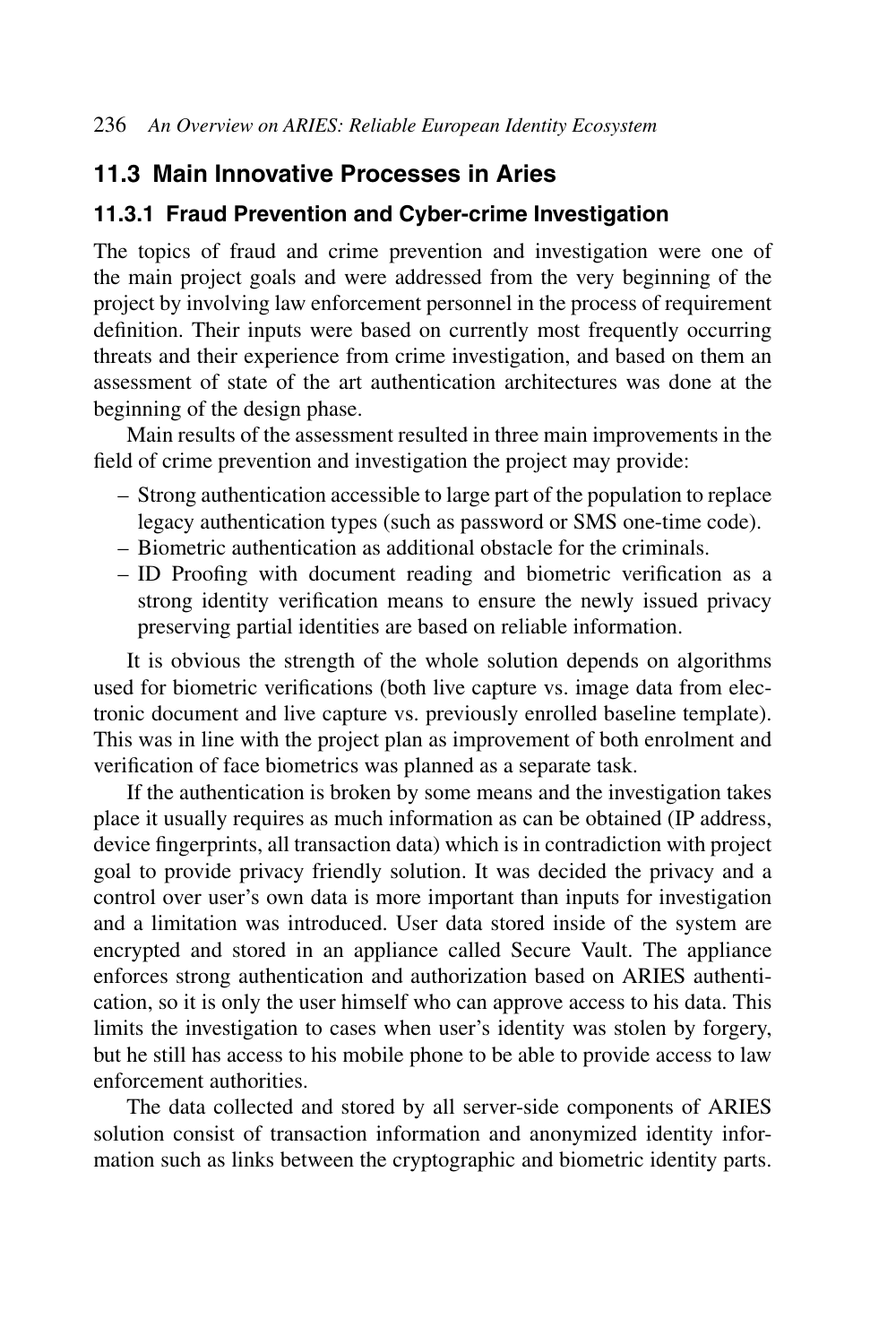It was decided to introduce a rule that biometric information may be persisted only in user's handset in order to give him control over this most important information.

### **11.3.2 Biometric Enrolment and Authentication**

The architecture considered that the biometric authentication is evolving and new methods and implementation are introduced as fast as the old ones are broken by new approaches such as deep learning. The solution is a set of loosely coupled server components that allows simple replacement of each component without much impact on the existing ones. To integrate with ARIES each vendor must provide server side API and App SDK, the project provides enveloping App with UI flow control and a server application that controls the issuance and authentication flows and ensures all steps happen in a single session. The choice of which biometric feature should be enrolled is based on user's choice and his handset capabilities.

The implemented OpenID Connect authentication flow allows selection of any available biometric authentication type, so the requesting Service provider may choose the optimal balance between level of assurance and user experience that may be worse for some biometric features.

The project considered two options of biometric authentication: usage of the feature obtained during ID Proofing process (at the moment only face image is accessible for commercial applications) and usage of another feature as an additional authentication factor without link to the original electronic document information.

The face recognition done during ID Proofing strongly relies on quality of the image from electronic document. During project pilot phase issues with several passports with poor quality image data were encountered that prevented enrolment of the users. The liveness detection is in ID Proofing mandatory, because if the attacker has stolen document then he gets hold of the image data himself, so the liveness detection is the only protection.

Pilot implementation used face recognition combined with ID Proofing and the results were satisfactory:

- Enrolment was successful for majority of the users and was done without issues on the first try.
- Authentication with liveness detection based on head movements (vertical and horizontal) using overlay image to tell the user what to do was smooth and well accepted by the pilot users. Average face verification time was below 3 seconds.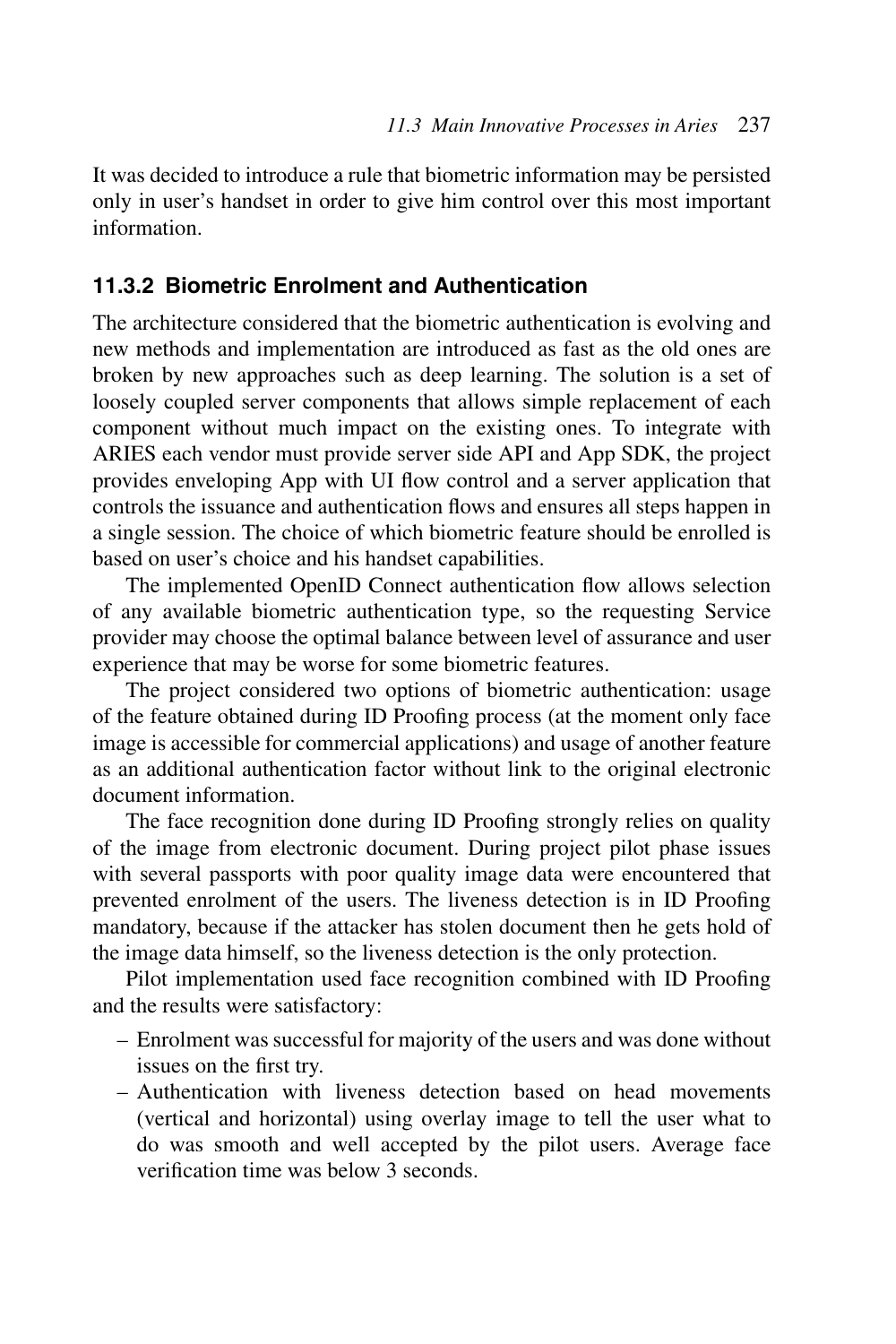Voice authentication was implemented to prove the solution is able to quickly integrate an existing biometric authentication service. Existing server-side service proposed by one of the partners was selected and integrated in two steps: scaffolding REST service was created to align the API style and session management and very simple App SDK was implemented and added into existing ARIES App.

### **11.3.3 Privacy-by-Design Features (Anonymous Credential Systems)**

ARIES follows a privacy-by-design approach to protect user's privacy in their digital transactions, either online or offline (on-situ, face-to-face interactions). The architecture has been designed to incorporate and interface with Anonymous Credential Systems (ACS), namely Idemix [4]. ACS allows users to set-up and demonstrate Zero Knowledge crypto Proofs, thereby proving certain predicates about personal attributes in a privacy-preserving way, following a selective disclosure approach.

The ARIES Mobile App allows obtaining ACS credentials, once the user has been identified and enrolled in the ARIES IdP. Those credentials are generated based on the attributes demonstrated by the user against the IdP during the ID-proofing, i.e., it contains at least the attributes included in the breeder document (ePassport) used for authentication and enrolment. The credentials are maintained securely protected inside the mobile (mobile wallet).

Once the user has performed the issuance protocol, it can create different proofs of possessions to comply with attributes required by the Service Provider to access a service. This presentation protocol is based on ZKP by relying on the CL signature scheme [7]. It ensures minimal disclosure principle, allows demonstrating having an attribute without disclosing the value itself, and permits proving complex predicates about attributes, e.g. the date of birth is greater than certain year (to check age). Anonymous credentials systems have been also integrated, and successfully evaluated, for IoT scenarios [8] in even constrained IoT scenarios [9] in the scope of Aries project.

In ARIES these privacy-preserving capabilities have been showcased in the Airport scenario, in which the user wants to demonstrate he is over 18 to buy certain products (e.g. alcohol) in a duty-free shop inside the airport, and prove that he has a valid boarding pass (required to buy goods) without revealing any personal data, proving only he is traveling to a valid destination in a valid time-frame.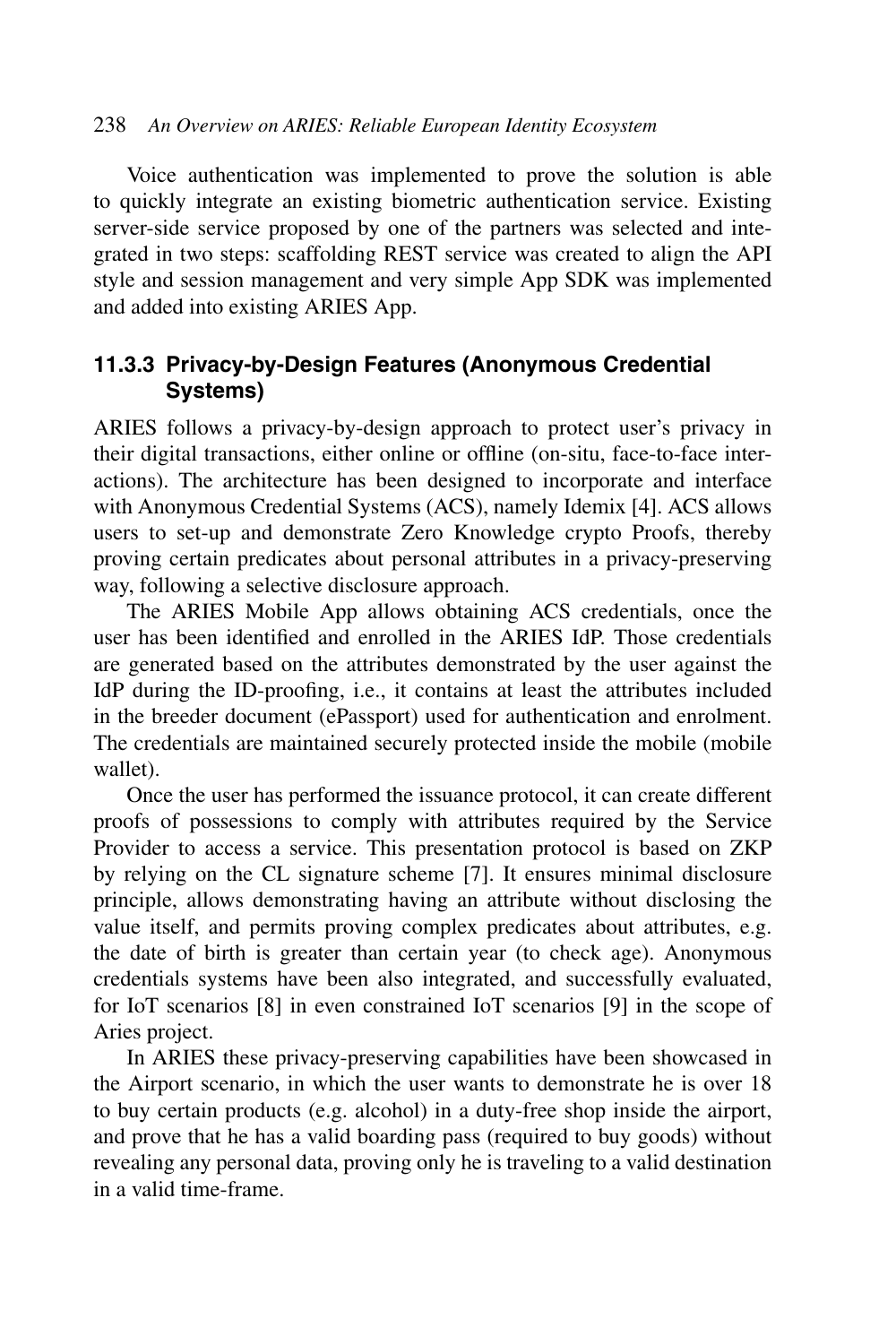# **11.4 The ARIES Ethical and Legal Approach**

### **11.4.1 Ethical Impact Assessment**

ARIES focussed on how to optimise the potential for minimising and averting unintended misappropriation and disproportionate use of information for unknown and diverse purposes to which citizens have not explicitly consented. It did so in ways that bring privacy and security in balance while addressing the socio-ethical consequences of deploying the ARIES solution to creating a reliable, trustworthy eID ecosystem.

ARIES also has as its foundations the EU's ambitious commitment to realising a Single Digital Market relies on creating trustworthy eIDs to augment efficiency, convenience and trustworthiness of e-life for citizens. Digital by default is enabled by the once-only principle (to cut multiple entry of same data several times), interoperability by default, inclusive and accessible practices.

# **11.4.2 Technological Innovation Informed by Ethical Awareness**

Technological innovation is not neutral in conception, in development or in its application to society. Algorithms are not neutral. This is the starting point for reflecting on the ethical tests that might be applied as a new application is developed or an existing one extended and used for a different, but possibly complementary purpose, to the one for which it was first developed. Just because a development or application meets current legal privacy requirements, it cannot be assumed that it automatically complies with ethical standards that society values. This means that there must be clarity over the purpose of a new development and its intended used in realtime and in the real-world. The legal tests of ensuring compliance with the law provided by privacy impact assessments themselves are useful check points. By themselves, they are inadequate. Legal compliance is necessary but not sufficient to ensure ethical standards are met.

# **11.4.3 The Socio-ethical Challenge**

The key challenge for ARIES was to develop something that was universally acceptable, complied with legal and ethical requirements, while protecting security and privacy and would help form the basis of a reliable and trustable eco-system. Accordingly, ARIES set about developing a neutral application that sought to facilitate convenient, privacy respecting, secure, and speedy transactions whilst minimising the amount of personal data that an individual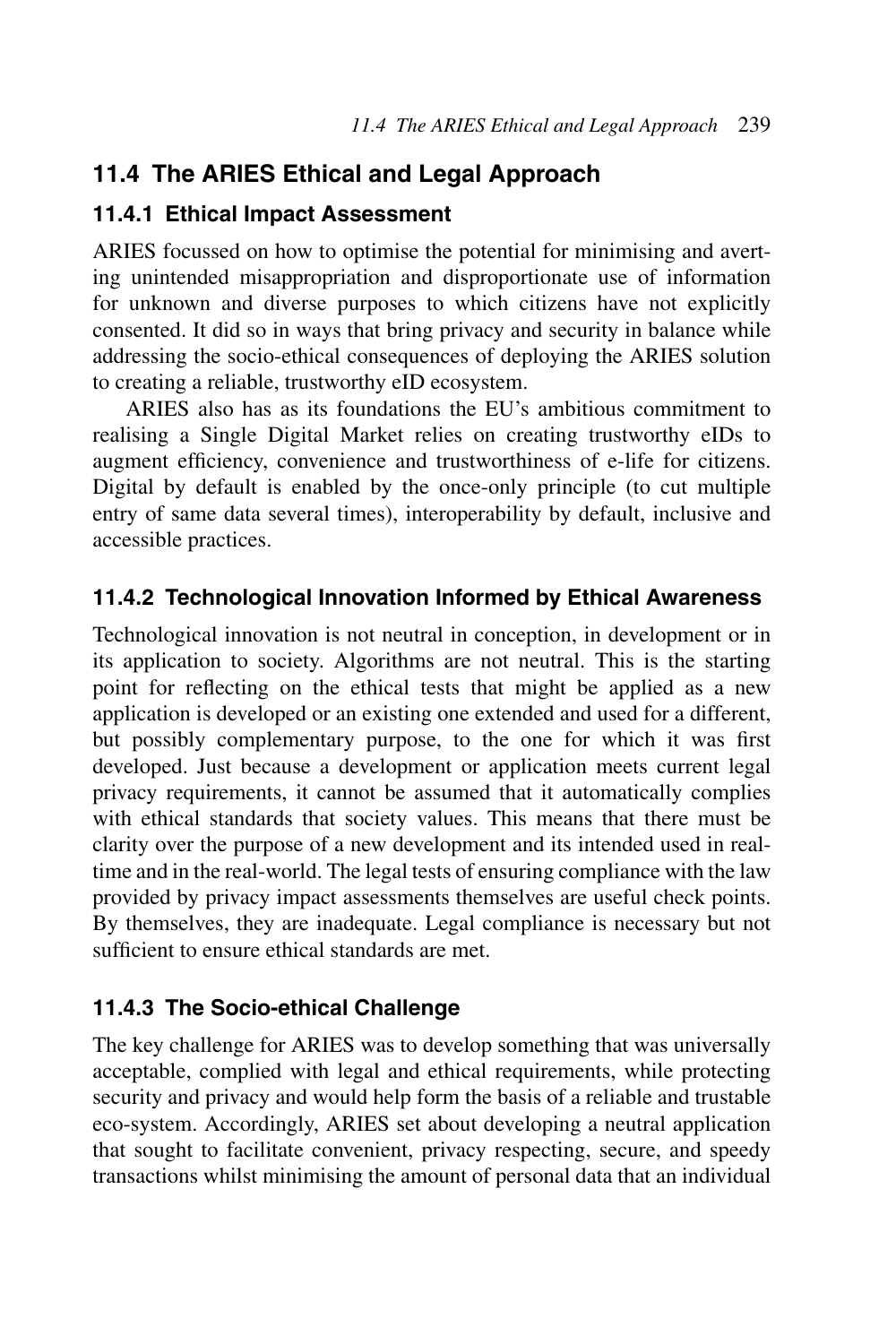citizen might be required to disclose (by choice or design) in order to access a service.

# **11.4.4 ARIES Starting Point: What is Meant by Ethics?**

The ARIES ecosystem is designed with both privacy and ethics in mind. ARIES extracted core principles of ethical practice from philosophy and medicine which have addressed the impact of technical and scientific advance on what it is to exist as a human being. There is no universal acceptance of what is ethically appropriate or acceptable. Consequently, designing something that is 'ethical by design' implies designing something that minimizes objections to it from different societies and is an essential building-block of an ethical e-ID eco-system.

The do no harm principle provides the best initial ethical test to be applied to the design of a new algorithm or app. It is useful for a digital society accustomed to automated decisions being driven by bots rather than immediate live human decision making on a human2human basis. However, this immediately raises additional ethical issues summarized by the principles of proportionality, purpose specification and data and purpose minimization. Dignity and autonomy are core elements of the concept of bodily integrity. To those are added notions of privacy (in private and public transactions).

In short, the use made of something, like an eID, occasions many ancillary questions about the person associated with it. This is problematic and has preoccupied legislators and citizens anxious to ensure that they do not inadvertently reveal and allow to be sold for commercial gain, aspects of themselves (i.e. data and associated information that they generate). Further ethical issues arise. Therefore, ARIES seeks to develop a solution which bakes in ethics and is as neutral as possible in its impact on societal values.

### **11.4.5 Embedding the Dominant Ethical Principle: Do No Harm**

The key ethical principle to which all other ethical principles are linked and subordinate is the pre-cautionary principle. It highlights the obligation to 'do no harm'. Closely associated and derived from it are principles impelling proportionality, self-determination and consent, autonomy, dignity, and necessity (data minimisation). Refining accepted medical ethics for informational technology practices suggests that ethical practice and ethical technological applications need to be aware of, and in the case of eIDs, sensitive to how they will mitigate, avert or accommodate risks (or potential harms).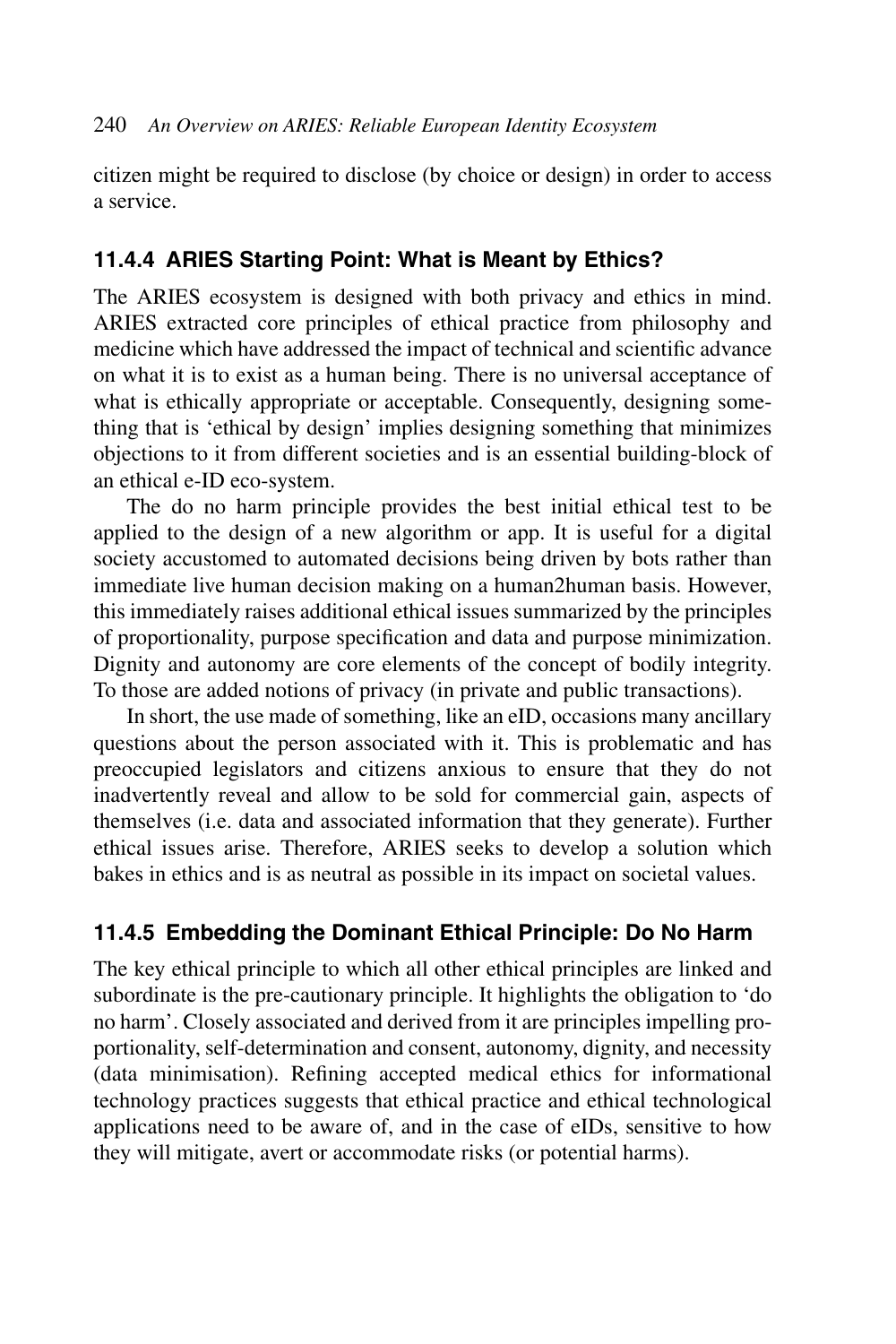The precautionary principle of do no harm is about more than determining legal liability and redress for harm. In ARIES, it informed design and practice from the start. This differs from the traditional practice of using legal remedies for harms, and the focus in the USA, for example, of litigation to provide financial recompense for harm. In ARIES, attempts were made to widen the understanding of what 'harms' might be induced by ICT innovations in line with the EU approach to baking in the precautionary principle of 'do no harm'. In the EU, this is expressed in guidelines and in legislation which translates this principle into duty-of-care provisions, as in the case of the GDPR and the complementary ePrivacy Directive (soon to be Regulation). This duty-of-care has been marked in respect of privacy protection in both the GDPR and ePrivacy deliberations: both require importers and retailers of IT to distribute only privacy-by-design compliant technology. The temptation to assume that PbD compliance automatically implies respect for ethical principles must be avoided.

For ARIES ecosystem, ethics is seen in relation to when, how and by whom (or what algorithm) decisions are made, and for what purpose. This means that there are several points at which ethical reflection must occur in order to guard against baked in bias and ensure ethical principles are respected in terms of all elements of the design, from inception to rollout, to scalable use. Such ethical checks occur at the following points: design of the medium in which personal information is to be held; technical rules governing handling or and access to that information, including via a human or bot; technical vulnerability to the integrity of the medium and its message; commercial opportunities; and impact on the individual providing information (knowingly or not) to access a service. ARIES reflected on how ethical principles may be used to inform data handling practices that rely, at some point, on eID authentication on the part of the individual or the service provider.

Core ethical principles to be observed are: precaution; proportionality; purpose specification; purpose limitation; privacy; security; autonomy; dignity; informed consent; justifiability; fairness; transparency and equality.

### **11.4.6 Baked in Ethics for the ARIES Use Cases**

The ARIES Use Cases on eCommerce and e-Airport reveal that different rules apply to eID based transactions in a common physical setting owing to pragmatic and political constraints imposed by real-world contexts, real-time eID development and use. These values, so far, are shaped by human beings.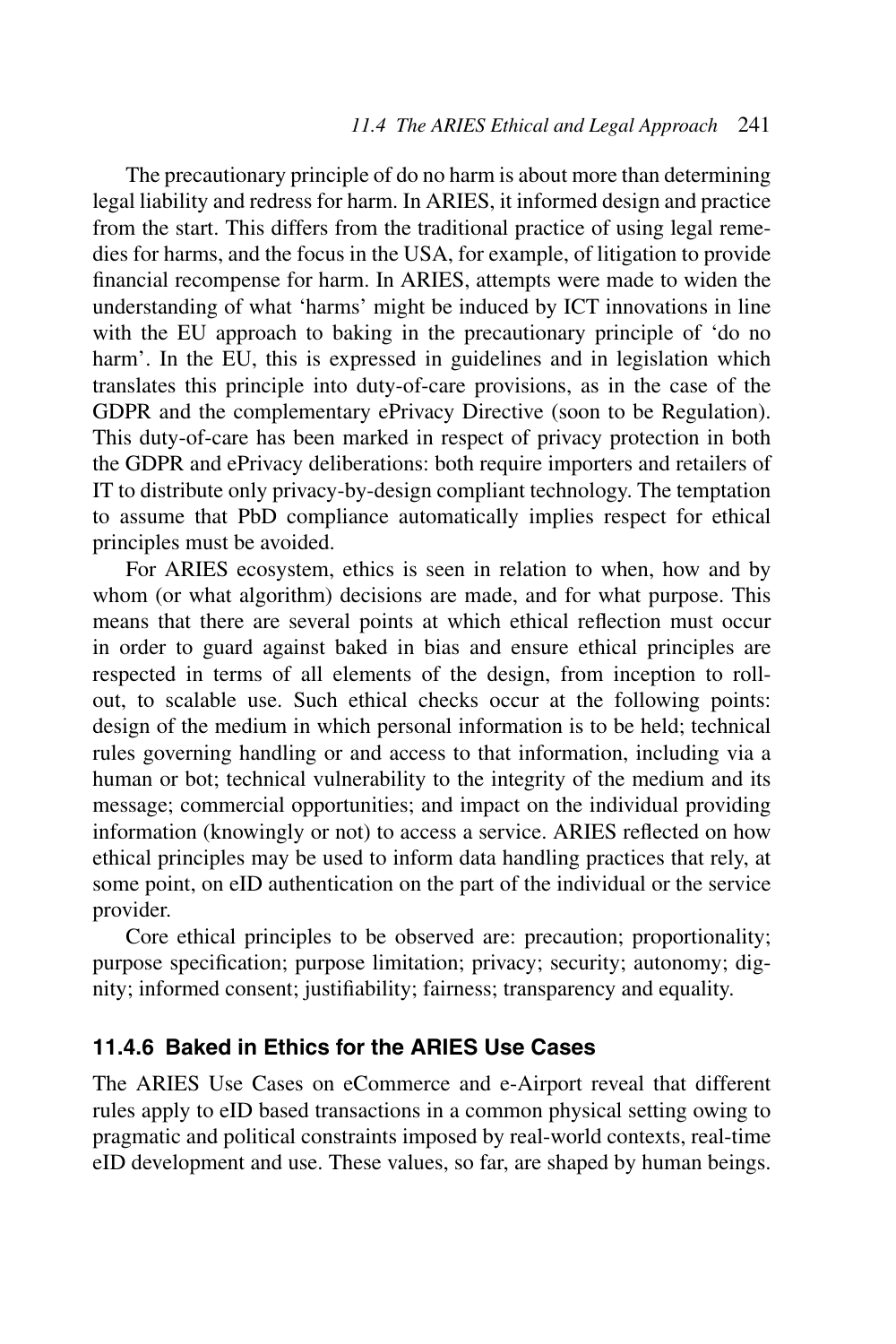For the ARIES, the baseline was the ethical principles common to our societies in the EU28, awareness of what the public interest is; how it can be explained and protected. This entailed learning from on privacy assessment initiatives, regulations, oversight mechanisms, audit, inspection and compliance arrangements and independent scrutiny to ensure accountability and redress. Implicit are ethical principles of good governance, transparency of intent and effect. This places a premium on minimum disclosure requirements in terms of how algorithms are designed and used, phased and shaped (often by other automated processes) and deployment that is proportionate to the goal they are designed to attain. Ethical compliance is not met, therefore, simply by assuming, especially in the case of eCommerce, that competition and anti-trust legislation, standards and regulations are sufficient to guarantee ethical use. Nor is accountability just about liability for malfunction or misuse. This is why the baking in of ethics, an ethic audit trail even, mean that accountability has to be citizen focused and relate also to the intended use and effect of using an eID on society.

Ethical eID design therefore must reflect principles of accessibility, dignity, equality and transparency. Ethical design suggests that in practice where eID use fails to be used, for whatever reason, there should be clarity over why this happens and, in order to preserve dignity and accessibility, alternative means of completing an intended benign transaction. The GDPR Art 22 states that people have a right NOT to be subject to a decision 'based solely on automated processing'.

### **11.4.7 Ethics in the ARIES Use Cases**

ARIES Use Cases rested on the same set of questions and methodological approach to ensure consistent application across all of the ARIES activities. All checked fitness-for-purpose. How is ethical use designed into the system? What bias is there? How can risks and benefits be reconciled? How have ethics been designed into the technical solution envisaged? Is this sufficient from the point of view of user trust building? ARIES was especially mindful of the inherent risk of doing inadvertent harm. Its Ethical Impact Assessment tool therefore reflects this by highlighting that any data enrolment, collection or (manual or automated) processing must not harm the data subject directly or indirectly. It must be proportional to the purpose for which processing occurs, must minimise data used and ensure that it is used for that one, specific and limited purpose only. No more data should be enrolled or collected and associated than is expressly necessary for the transaction envisaged.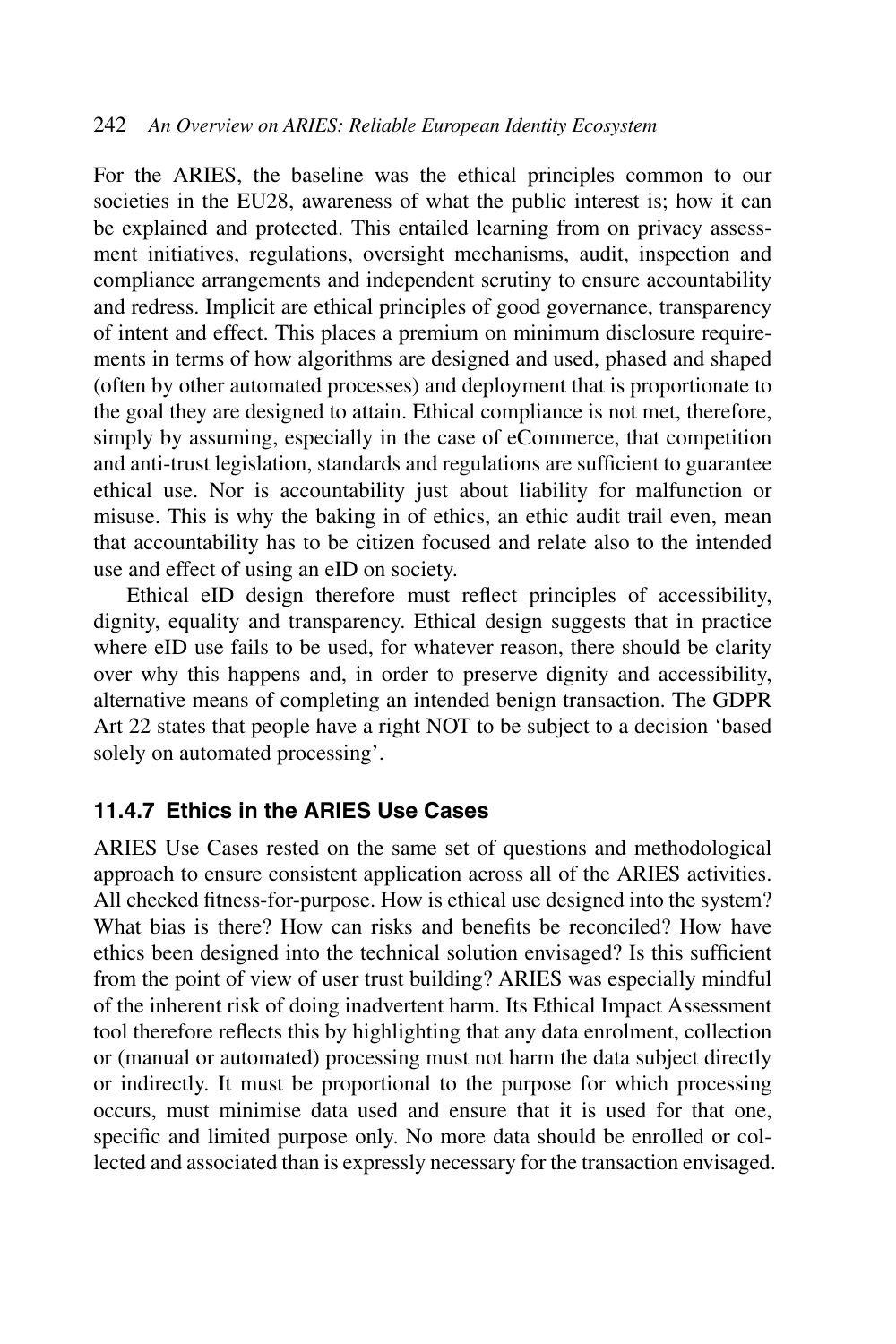Breaching the spirit of privacy preservation under the GDPR is a breach of ethical practice.

ARIES concludes that an EIA is a commercial opportunity in its own right and key to building sustainable trust and reliability while maximising privacy and security. An EIA should be conducted in parallel with PIAs. An Ethics audit via an independent and expert body should complement a PIA. These should be done before the decision to proceed with further development of the technical solution is taken. It must be done at the outset (possibly after taking external, independent advice) and authorised and signed off at the highest level. This helps create a trusted privacy and ethics respecting environment for developing innovative technical solutions. Ethically informed good practice becomes second nature. This is communicated to the public and stakeholders. Public trust is key to sustaining trust in the reliability, security and dependability of the solution.

### **11.4.8 Legal Challenges and Lessons Learned in ARIES**

As explained in precedent sections, ARIES proposed the use of new identification techniques, fully user centric, that required a complete review of the different legal framework that may be considered applicable to the service, in case of real exploitation.

First of all, an analysis of the eID European Union legislation, and its application to the ARIES ecosystem was conducted, mainly focused in the Regulation (EU) N◦ 910/2014 of the European Parliament and of the Council of 23 July 2014 on electronic identification and trust services for electronic transactions in the internal market and repealing Directive 1999/93/EC (commonly known as "eIDAS Regulation") and its implementing acts.

Our findings include that an ARIES provider may play two different roles in the eID EU regulated ecosystem:

- First of all, an ARIES provider may be an electronic identification means consumer. This happens when the ARIES provider uses the electronic identification means issued to the citizen i.e. by the Member State, such when the citizen authenticates using a national citizen ID card (i.e. the Spanish National ID card, or the German nPA). This is an interesting way to reuse strong authentication-based identification mechanisms as an authentic source for the self-issuance of user-controlled identities.
- Secondly, an ARIES provider may be an electronic identification means issuer, in the sense of the eIDAS Regulation. For this to happen, the system must comply with the legal requirements set forth by the eIDAS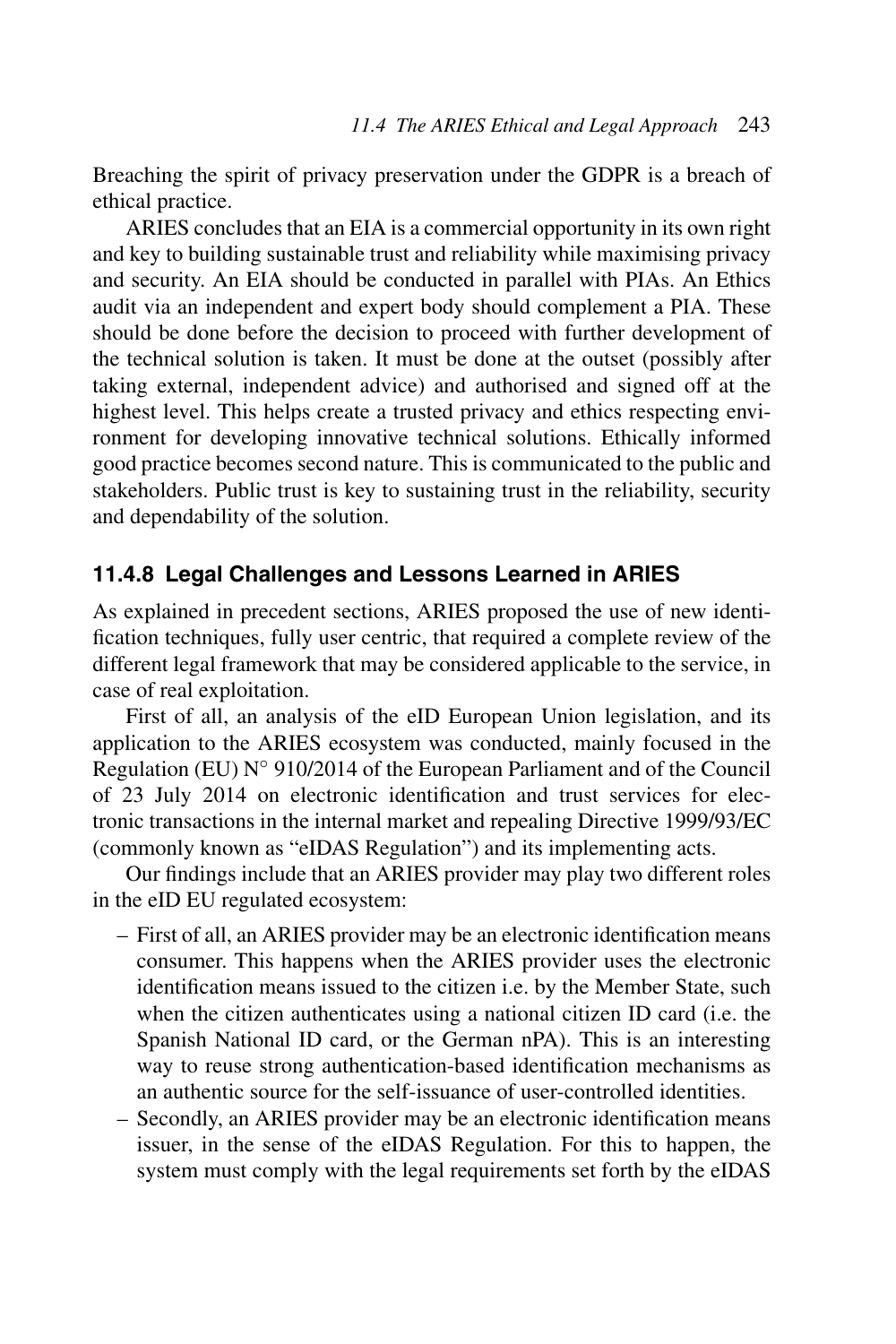Regulation, and the corresponding implementing acts, and be recognized by a Member State. The ARIES derived identities aim to be recognized according to the substantial security level defined in Article 8 of the eIDAS Regulation and, thus, the system shall comply with the corresponding requirements set forth in the eIDAS Security Regulation. This possibility would allow the usage of the ARIES derived identities for the electronic access to public services in the EU.

Due to their nature as a private, pseudonymous, identification means with legal value under eIDAS Regulation, an analysis of the use of advanced electronic signatures based in qualified certificates issued by ARIES providers was also considered relevant, for the endorsement of derived identities. Research concluded that an ARIES provider may issue qualified certificates assuring the identity of the person, using pseudonym certificates and other attributes, as a means to represent derived identities. This possibility is directly implementable in the current EU framework, but its recognition is subject to the authorisation of the usage of pseudonym certificates in each Member State.

More interestingly, our research showed that an ARIES provider could offer a new trust service, consisting on the accreditation of possession of personal attributes (a wide conceptualization of identity) with privacy protection.

This may be considered as the main legal innovation of the project: an ARIES provider, once a person identity has been provisioned, provides a service that allow that person to self-create partial, derived, identities asserting in a trustworthy manner a particular personal attribute (i.e. the possession of a personal, valid, boarding pass to shop in the airport, or being older that certain age. . . ). These derived identities constitute assertions that may legally substitute the corresponding documents that evidence the personal attributes (i.e. instead of showing the boarding pass, with all personal data, one shows a partial, derived identity that proves the fact that the person has a personal and valid boarding pass), thus increasing privacy effectively, while reducing compliance costs to data controllers.

To be able to substitute these documents per partial derived ARIES identities, maintaining legal certainty, a definition of this services a new trust service should be proposed, including the institutionalization of the service and a legal effect attained to the service (i.e. establishing some sort of equivalence principle such as "where the law requires the documental accreditation of a personal attribute, it will be possible to use a [service name] evidence".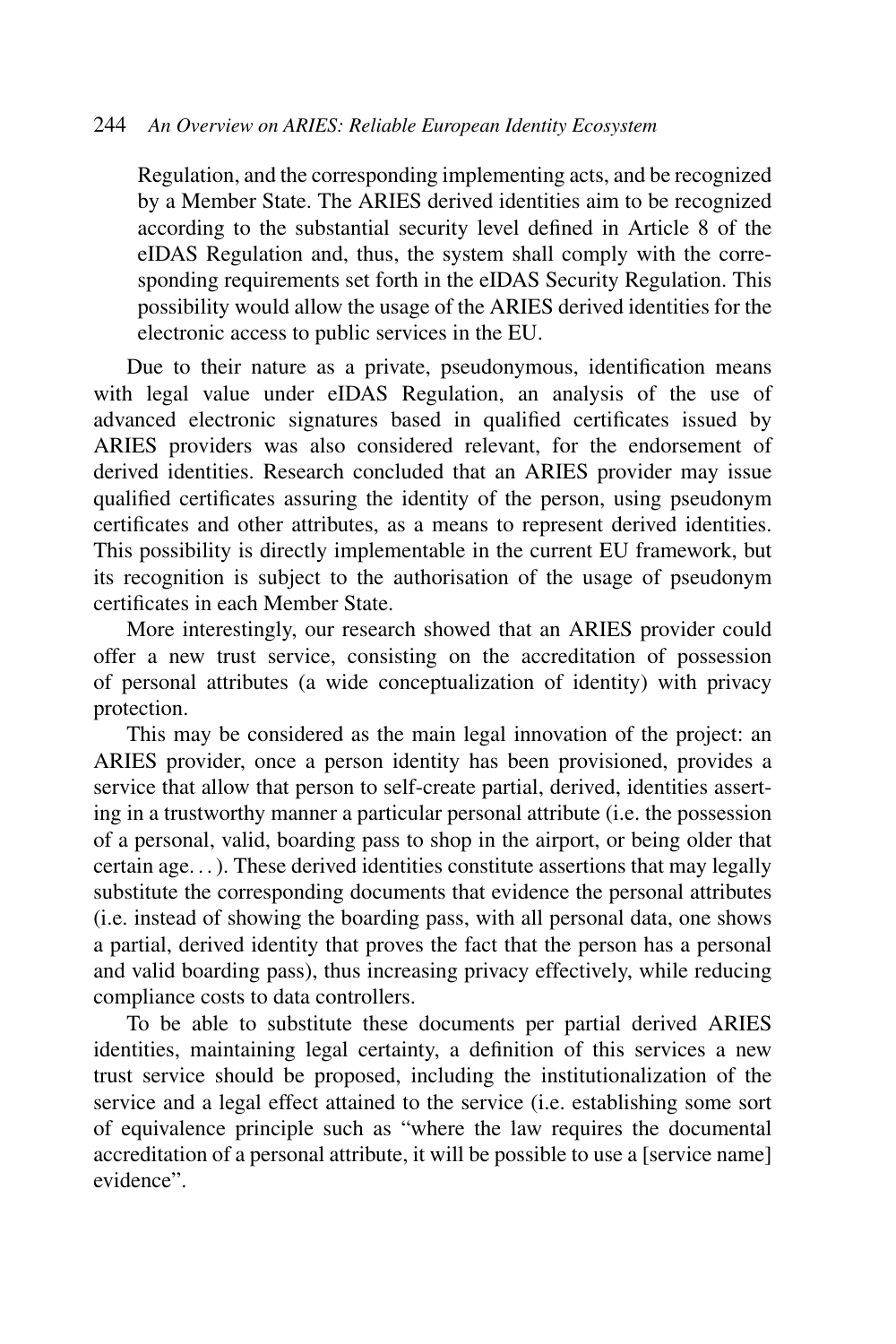# **11.5 ARIES Ecosystem Validation**

### **11.5.1 E-Commerce**

The secure eCommerce scenario focused on demonstrating how virtual identities with different levels of assurance can be used to access different online services. It showed how this level of assurance may determine the operations that people can perform. It demonstrated the control citizens have in practice over their virtual identities, allowing them to enrol with the ARIES ecosystem and build separate identities, for different purposes, effectively minimizing the disclosure of data and maximizing their privacy. This was informed by and designed to ensure implementation of ethical principles to help build trust.

The e-Commerce demonstrator scenario overview and main processes identified are shown in Figure 11.2. The demonstrator allowed users to use their own eID's present in the ARIES vault to register and to login using their biometrics (face authentication) on the Chef Continente website. This new authentication method was done in the mentioned website using the ARIES system and app to read real documents (e.g. passport) and biometrics (user's face) to validate identities and connect to the third-party e-Commerce service from Continente, the Portuguese leading retailer.

The demonstration stage aimed to validate ARIES' results in terms of applicability of the resulting ecosystem and enabling tools and technologies and effectively demonstrate the progress beyond the state of the art of ARIES achievements in a realistic scenario having potentially high impact on society



Figure 11.2 e-Commerce demonstrator scenario overview.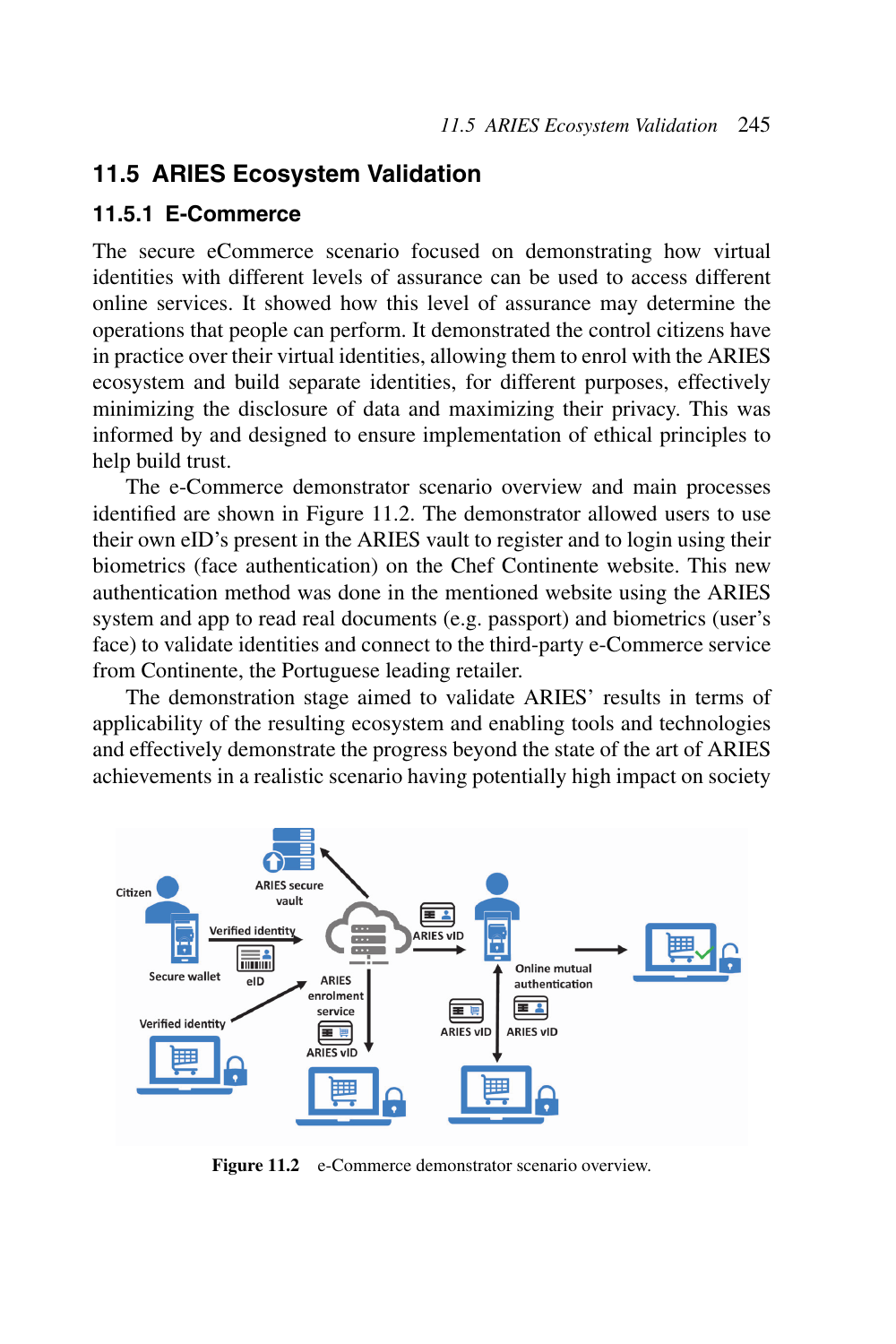and the economy (this stage was done under strict ethical and legal requirements to protect participants). Several tools were used and are presented next in chronological order:

- 1. The ARIES Online Survey was designed to ascertain citizens' expectations of the ARIES eID and inform the project about which issues needed to be addressed (222 respondents);
- 2. Proof-of-Concept Design Thinking Workshop had the objective of to engage potential users with the ARIES system and get their feedback about relevancy, usability and functionalities (16 participants);
- 3. The Demonstrator Focus Groups stage had the main goal of testing the ARIES app in the real context with a group of users that had different backgrounds, ages and experiences (29 users).

The demonstrations were done amidst a time were the concern about privacy and security was at its highest, as this testing was coincidently done at the peak of a few international data breach scandals. Users stated that the focus on privacy, control of data and security was excellent and that they were exited that such a tool, might be available in the future. Also, the linkage of the project to EU funding generated an additional goodwill for it.

With regards to usability, users recognized that for a prototype the ARIES app had a very good look & feel, and the design was good, despite some minor usability issues, that were in the meantime solved. It's important to state that later versions, including the current one, included a more intuitive and visual explanation of the different steps and was recognized to be good.

Finally, users mentioned that the need for a passport as a baseline for the user data was an interesting approach as this could generate additional trust in the system. It was often mentioned that the control of own's data in the ARIES vault was very important and that the cloud updates on the data being reflected in the third-party services was a huge plus. All in all, it was with no surprise that most users stated that they would likely use the service if it was available in the market.

### **11.5.2 Airport Scenario Pilot and Validation**

The planning of the airport demonstrator began in January 2018 the work focused on refining the platform functionality and defining "use cases", with the planning of logistics and final storyboards following as time progressed over the summer and into autumn. Over a period of months this helped establish the approximate date where the development of the ARIES technology and the availability of the venue would be at its most optimum.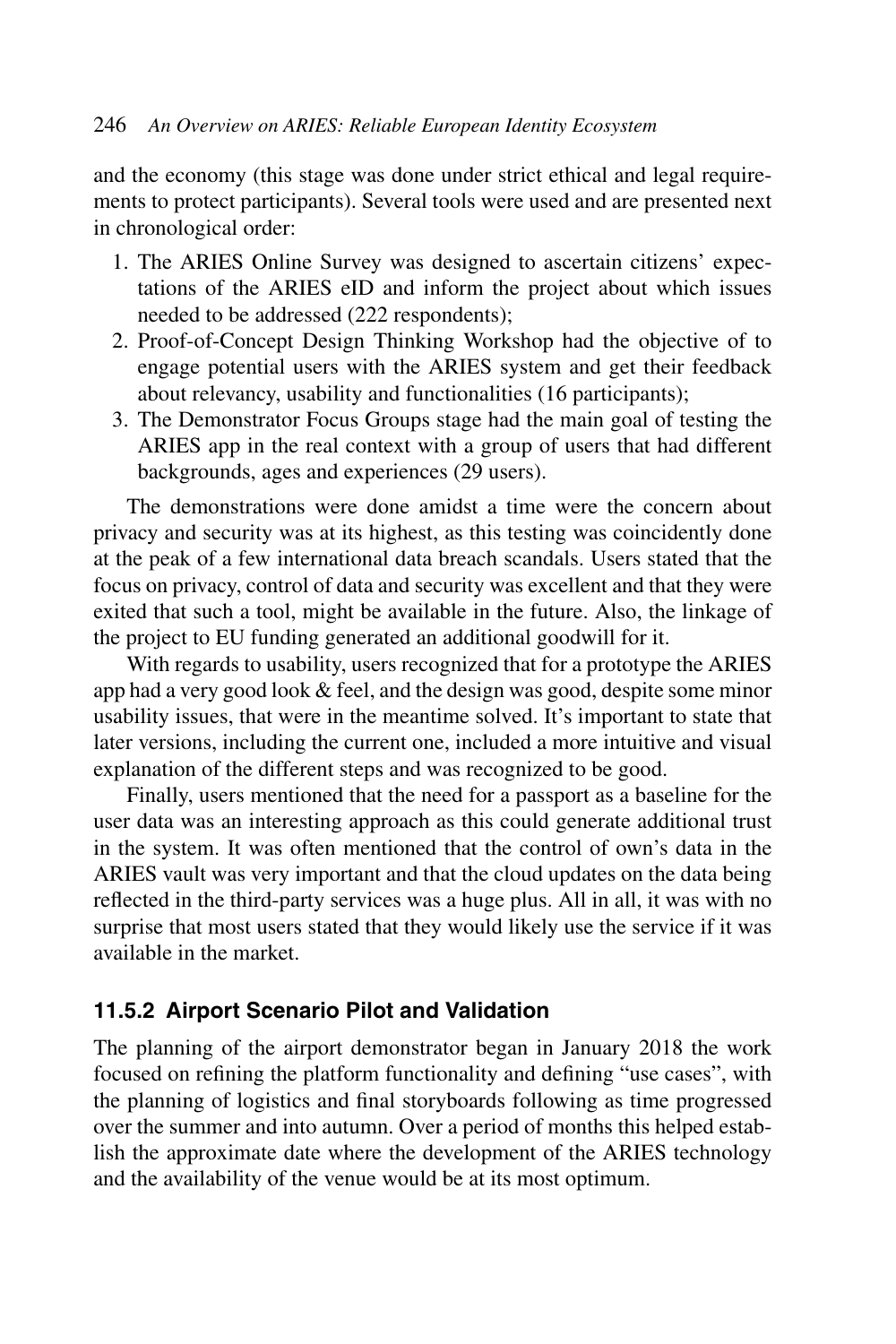The venue of the demonstrator was a crucial and unique location. It held challenges in bringing an innovative concept prototype into a realistic operational environment. The location chosen was the Leeds/Bradford International Airport at Yeadon, in the City of Leeds, West Yorkshire, England. This location chosen for the demonstrator pilot, had far greater challenges to overcome than normal locations this was due to the secure nature of the site and the need to occupy the airport on airside, to perform an operational test on the ARIES prototype in a controlled access environment.

During the consultation stage with the airport, Jet2.com, Border force and a retail outlet, identified that the optimum time during 2018 for holding the pilot was the month of November. This was when the airport had the least flights and passengers in the terminal building, staff availability was at its most convenient and it would minimise the disruption to normal business in the airport.

The end users and stakeholders who took part in the pilot were identified during the consultation period. They came from the airport, airline, and retail sections of the airline experience. In addition to take into account law enforcement participants came from counter terrorism, cyber and serious organised crime officers with also a focus on crime prevention and community cohesion.

All participants were first asked to perform a timed exercise where they performed the ARIES enrolment process to establish an eID using their own genuine passport. During this process a live capture image of their face is part of the enrolment process. This is compared to the biometric information held in the passport and is a verification of identity. Multiple identities were enrolled on the devices and by way of a password, each person could secure their personal data on the device.

Once this had been completed each participant was given an additional enrolment exercise to complete to demonstrate some of the functionality of the ARIES app. These included a genuine expired passport. The date on the passport had expired, so no enrolment could be completed. With a forged passport which was very noticeable, the participants were unable to complete enrolment. Using a stolen passport which was genuine but where none of the biometric information matched the participant was also tried, so no enrolment could take place and no creation of an eID in ARIES.

The pilot was completed in one day and covered two main themed functions in the airport namely the passenger gate boarding process and a retail shopping experience. To help demonstrate and test the security of the facial recognition technology and to maintain participant's engagement, they were asked to try to pass the boarding process wearing various head garments;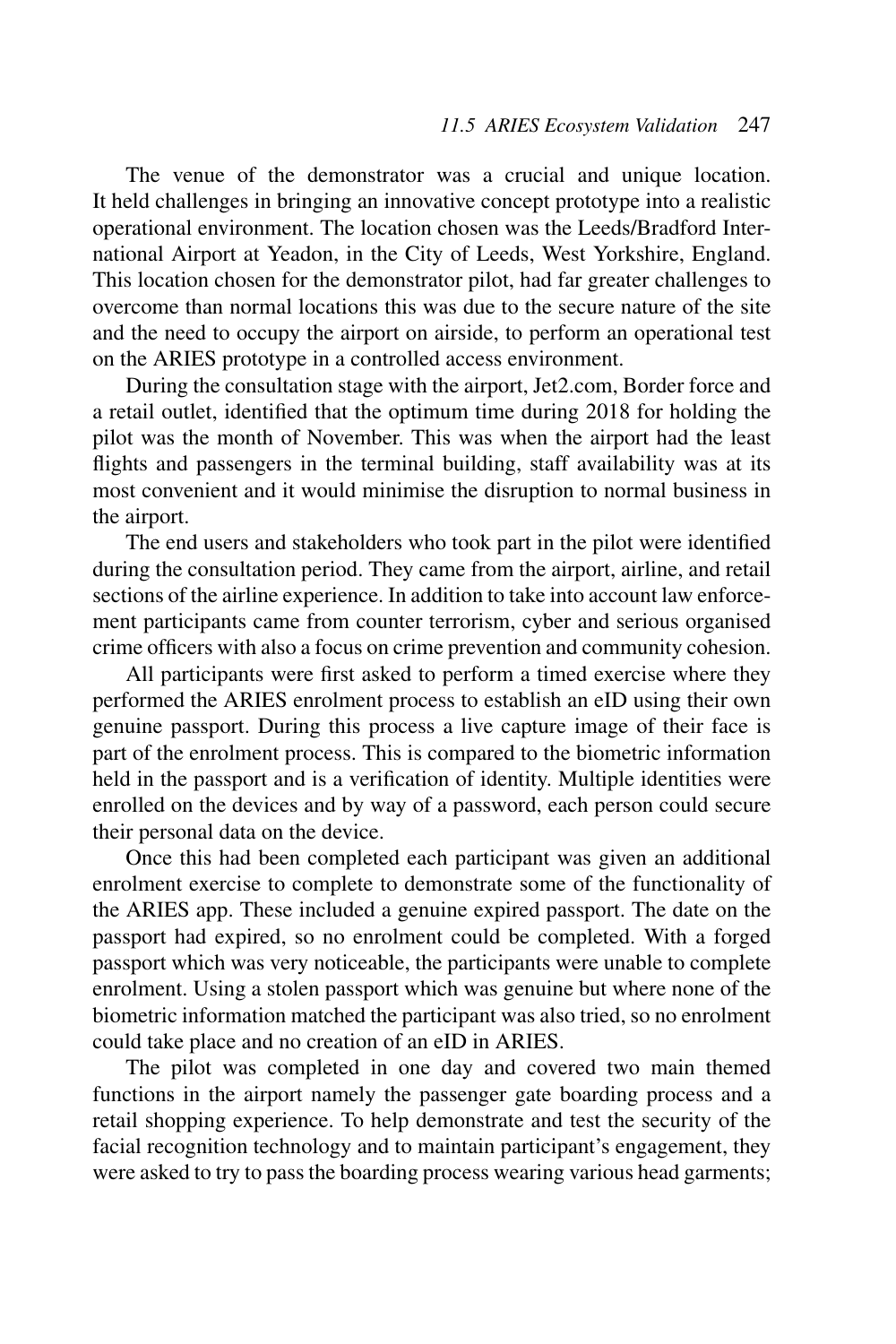this served to obstruct the live capture, since a clear image of the face is required for comparison. The final section in the boarding scenario was a timed exercise. Using the four devices all the passengers were asked to line up in a queue and were then timed on four separate occasions going through the boarding process. To best simulate a queue of passengers who all have their own mobile devices, the participants were organized in a pre-defined group and asked to queue, in order that they could be rotated four times using the four mobile devices in rotation. It is possible in ARIES to simulate each passenger having their own device, by creating multiple different user profiles on one device. Once all the participants had completed the exercise they were asked to complete a feedback questionnaire.

The second phase of the pilot took place in the retail store. A laptop was set up on the cashier's desk to simulate both the register's screen and the customer's screen. A walk though demonstration was first performed for the retail manager and staff. During the demonstration, the staff were shown how ARIES could be used to present the information they required to approve a sale of a restricted item, such as alcohol or cigarettes. They were asked to consider that using a recognized vID provider could be an approved method of proof of identity. It was also explained that one of the objectives of the ARIES project is to protect customers' personal information and not to disclose unnecessary information about the customer that could be stolen and used in a fraudulent act. From their own mobile device, the customer has to consent to releasing the above personal data for the Cashier to view. They were then asked to complete a questionnaire.

The feedback questionnaires contained a set of generic qualitative based questions about the user experience during enrolment. Further sub-sections in the questionnaire focused on questions bespoke to the stakeholders involved, i.e. the passengers and airline's boarding experience and retailer's and customer's purchase experience. The questions also aimed to explore exploitation and marketability, in terms of how likely passengers/customers would be to use the app if it were available and how likely a business would be to exploit a product like ARIES. Once all the storyboards and questionnaires were completed, a final opportunity was given to all participants to ask questions and give any feedback not already covered in the questionnaire.

The airport demonstrator was designed to explore the effectiveness of ARIES in issuing virtual credentials in an operational environment which requires the highest level of assurance and eligibility. The pilot demonstrated that a virtual identity combined with a live capture would greatly increase the security that protects citizens' and their credentials with assurances to service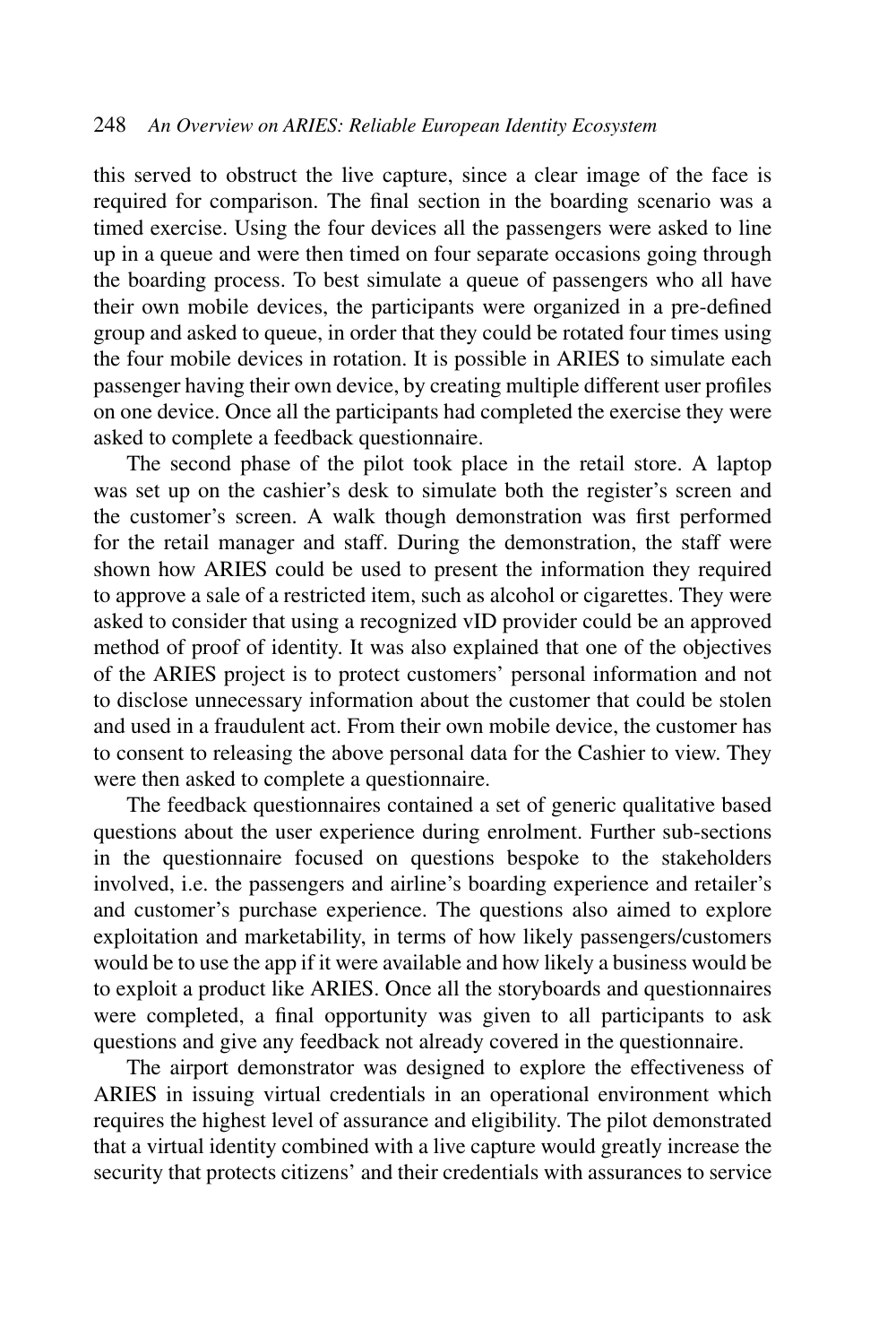providers and border officials, that the person is eligible to travel, or purchase items that are restricted by legislation.

The general performance of the prototype ARIES app and the verbal feedback given by participants, highlighted that the participants found the app easy to use and liked the concept of holding a duplicate electronic means of proving their identity; they also felt they were in control of that data.

Where ARIES failed to meet the KPI, was with the enrolment on the app: most participants commented that if they were enrolling at home rather than within a test environment, they would not have felt the pressure that came with performing the task in a timed session.

Comments from commercial end users focused on added security, reduced waiting times and efficiency savings in personnel. Comments also included the prospect of participants being able to spend more time in the commercial area of the airport, if the boarding process freed up waiting time. All participants saw clear benefits of the speedy boarding process; their customer experience in this stage of testing was very positive. While most users noted "some concern" in relation to concerns over privacy, no participants said they would not use the app. In fact, all users said if the app became a viable product, they would use it. Overall the pilot testing of the ARIES app was successful and the feedback useful and mostly positive.

# **11.6 Cyber-security and Privacy Research Challenges**

The landscape of Identity Management (IDM) has been rapidly evolving since the effective launch of ARIES project in 2017. New identity management models have emerged, transcending the third party-based (identity provider) federated identity approach which has been dominating the identity and access management control landscape. In particular, multiple initiatives on Self-Sovereign Identity (SSI) are maturing and attracting attention from industry and governments [10].

These approaches are being supported on decentralised architectures enabled by Distributed Ledger Technologies (DLT) and more specifically Blockchain (noteworthy examples are Sovrin [11], Hyperledger Indy [14], uPort [12] or Blockstack [13]). Maturity of SSI solutions and widespread adoption has now a good basis on emerging international standards:

- W3C Credentials Community Group such as Decentralized Identifiers or DID [15]
- Decentralized Key Management System (DKMS) [16]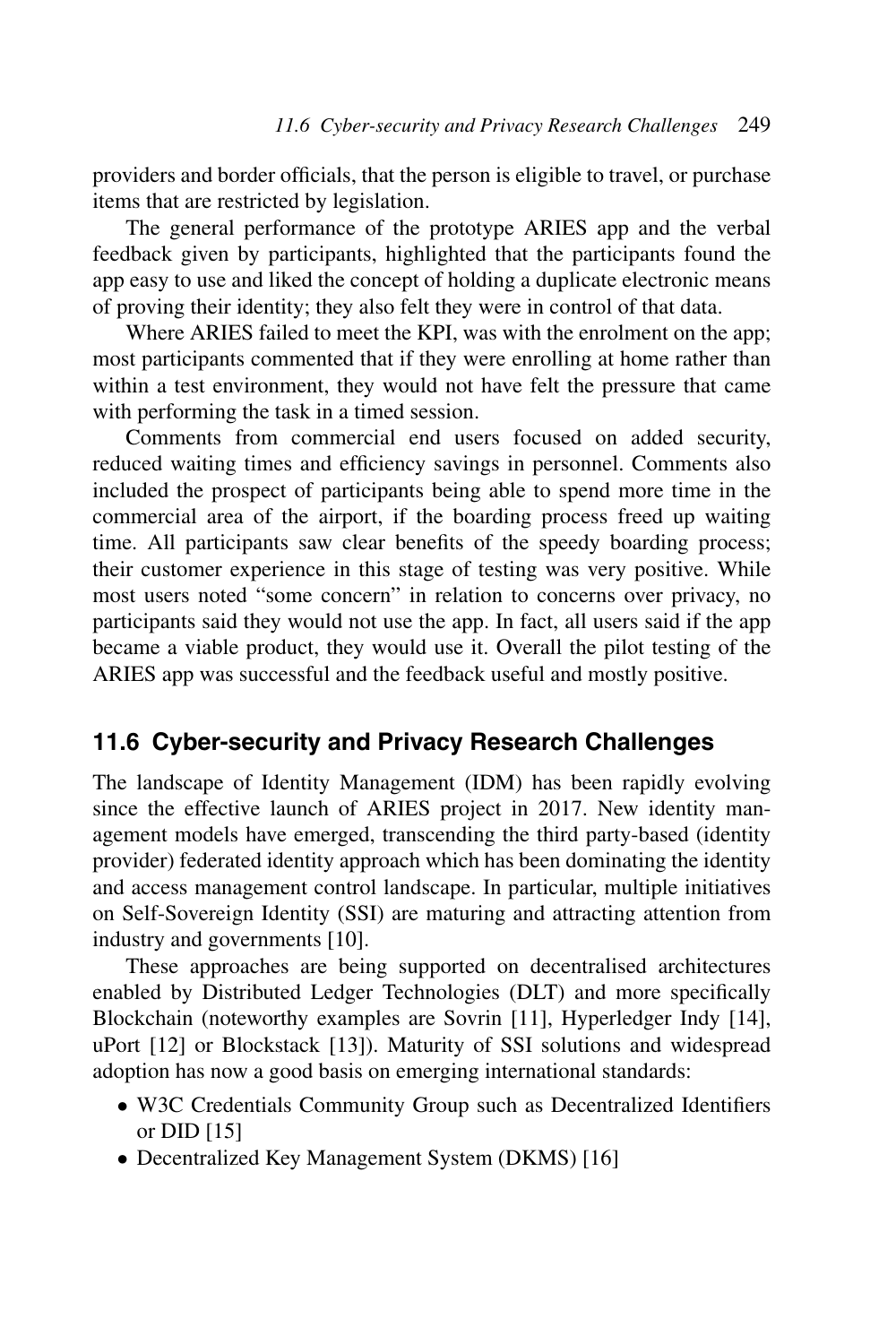- DID Auth [17]
- Verifiable Credentials [18]

Furthermore, the European Commission contacted CEN/CLC, which has established a Focus Group on Blockchain and Distributed Ledger Technologies to collect identified European needs on these technologies, contextualised to Europe's specific normative and technological environment, monitoring relevant activities of the Joint Multi-Stakeholder Platform on ICT standardization and the Digitising European Industry initiative, while also supporting ISO/TC 307 with a possible future European Technical Committee on Blockchain and DLT, see [19].

The relevance of Law Enforcement Authorities for ARIES as key adopters engaged in the prevention and reduction of identity-related crimes, links well with analysed areas for use of Blockchain for Government and Public Services [20] and this points in the direction of more continuous development of ARIES sustainability when engaging with blockchain initiatives in the Public Sector, in particular, around the European Blockchain Forum/Observatory/Partnership [21] and future opportunities enabled by the development of a European Blockchain Services Infrastructure.

In this respect we can consider key technological breakthroughs achieved by ARIES and which define core features of its identity ecosystem which relate perfectly to major aspects required to materialise and achieve widespread adoption of the Self-Sovereign Identity paradigm:

- 1. ARIES implements a mobile wallet to manage derived identities, which is an essential client component in SSI approaches. This fully aligns with mobile identity orientation of ARIES, allowing full user-centric control of (user-owned) credentials and brings convenience and security to enrolment and authentication phases. In future phases, the ARIES app could also include an SSI Agent, acting as a trust anchor for establishing, by means of Agent-to-Agent Protocol, secure, authenticated connections to other agents (e.g. at relying parties). Coupled with DKMS protocol and Secure Element and Trusted Execution Element in mobile device, the wallet can maintain SSI private keys, extending use of these secure solutions already used for security of biometric material.
- 2. DID approach relates perfectly to ARIES approach of letting users manage multiple identities, bringing the additional advantage of allowing users to separate interactions and establish through DIDs encrypted channels with other entities (persons, organizations or things) to securely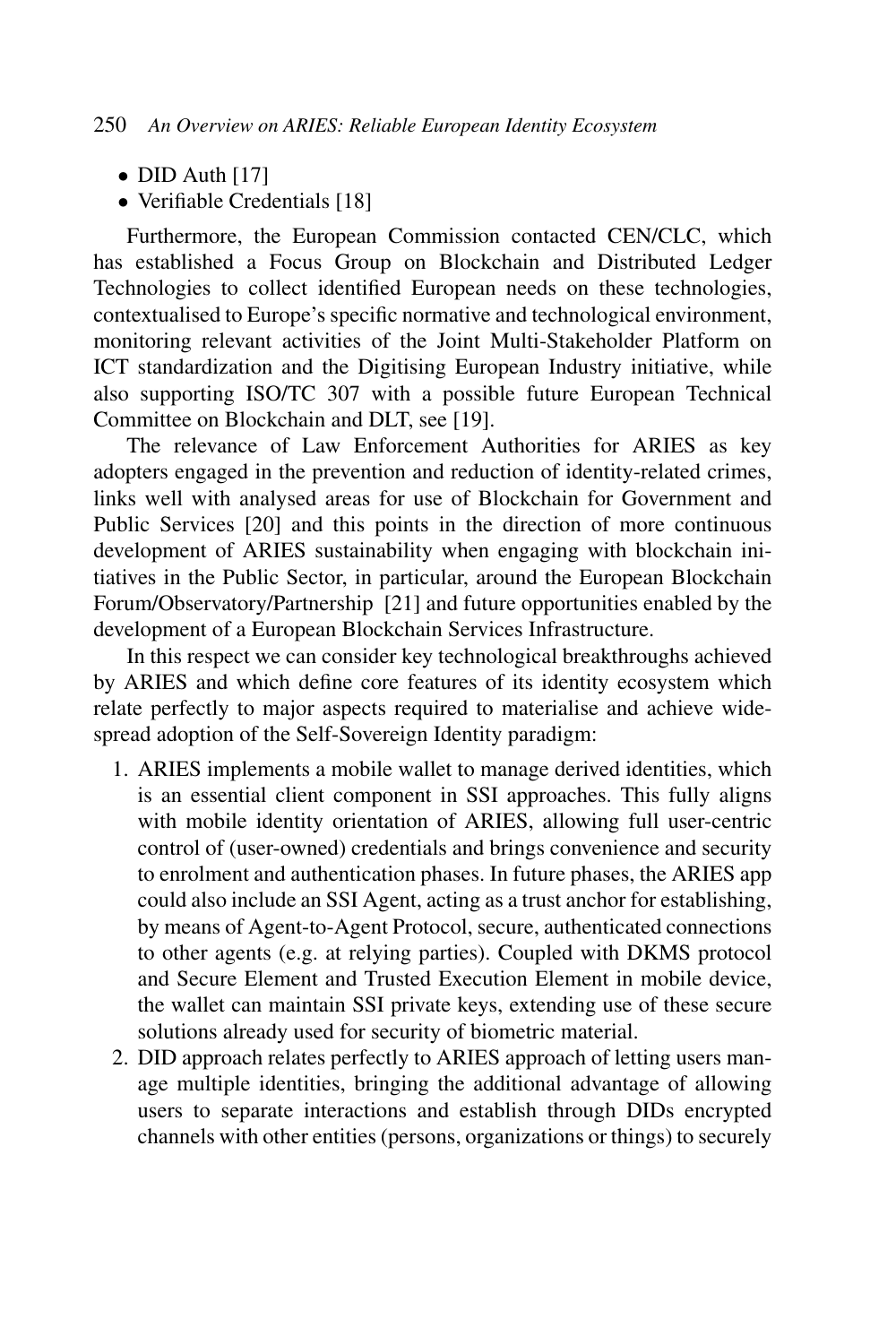exchange verifiable claims/credential data. This will allow to transition from an 'account-based' concept of IDM to based on user-managed connections over distributed blockchain solutions, with no central authorities that can be the target of attacks, thus achieving a more robust identity ecosystem.

- 3. ARIES derivation of reliable electronic identities from official or qualified credentials backed by the Member States (eIDASeID, ePassport) can be further explored, linking eIDAS network to ARIES provider for importing official identities into SSI infrastructure, see [22].
- 4. ARIES approach to data minimisation through Attribute Based Credentials, based on Zero Knowledge Proofs, aligns perfectly with the notion of SSI Verifiable Credentials, and allows once more, strict control by users of personal data disclosure with ease of use as cryptographic mechanisms ensure to relying parties that the user is in possession of certain attributes without revealing any additional unnecessary details, thus fulfilling GDPR data minimisation principle.
- 5. ARIES Secure Vault approach, with strict authorisation of access by users to competent identity crime investigation authorities, allows to explore in the future research possibilities to support this in private permissioned ledger technology, facilitating the cross-border investigation of identity related incidents and cooperation between Law Enforcerment **Authorities**

All these aspects underline the readiness of ARIES results to reap opportunities, together with vibrant community of identity management experts, which are taking forward identity management ecosystems to a new paradigm of disintermediated and user-centric, privacy-respecting identity and access control. This will create clear benefits for the security of European citizens and organizations, helping authorities to collaboratively achieve EU strategic goals for identity fraud reduction.

# **11.7 Conclusion**

As cyber-criminals evolve their cyber-attacks, the European Commission is determined to meet the challenge promoting research in different cybersecurity and privacy areas to mitigate upcoming identity-related crimes in both virtual (i.e. misuse of information, cyber-mobbing) and physical places (i.e. people trafficking, organized crime). In this sense, during the last years, research efforts in different projects has been made to devise novel solutions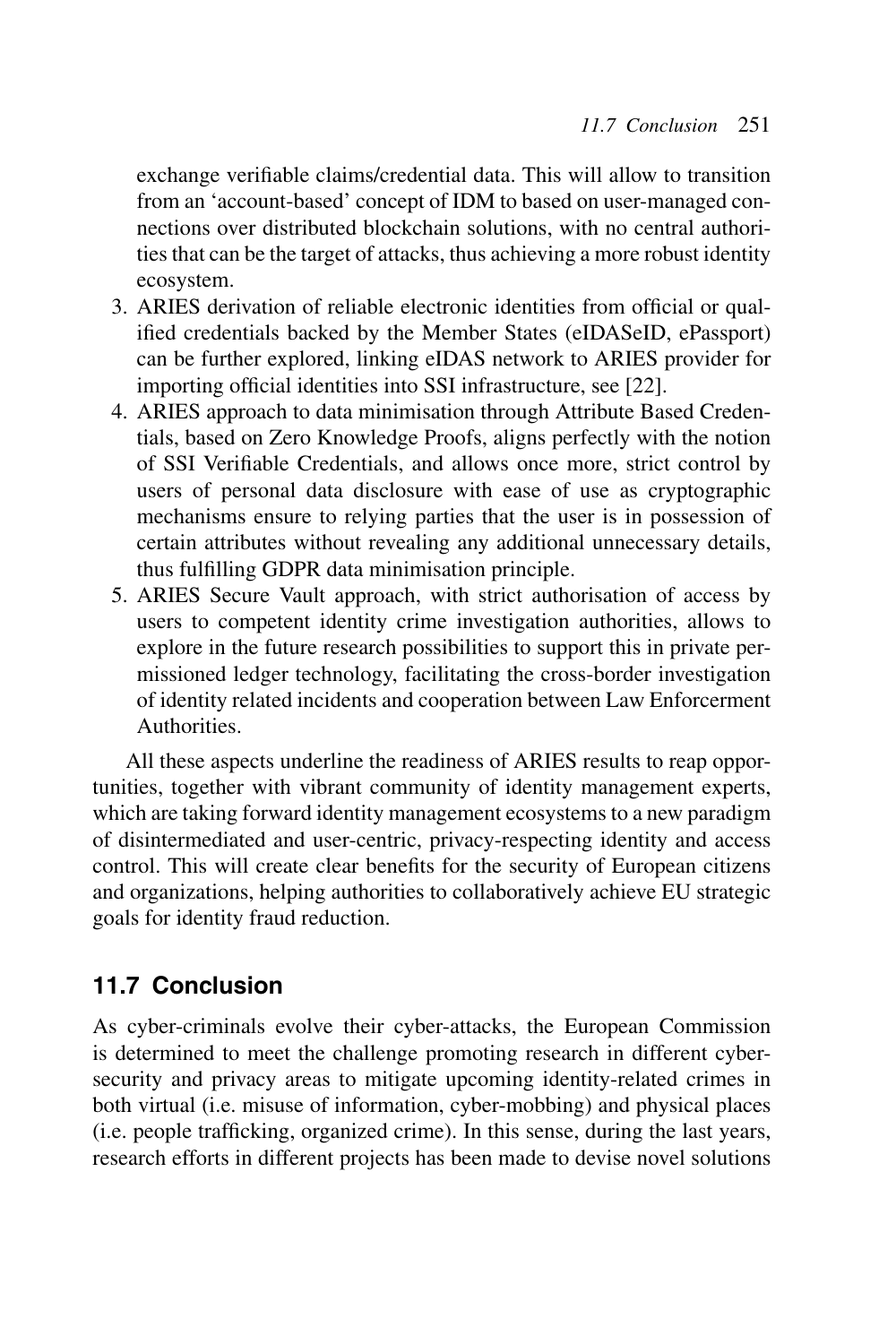aimed to increase user's privacy and protect them against evolving kind of cyber-crimes, the challenge is still ongoing.

To this aim, this chapter has summarized the main goals, challenges and the approach followed in European project H2020 ARIES project, whose ultimate goal is to provide security features that ensure highest levels of quality in secure credentials for highly secure and privacy-respecting physical and virtual identity management processes. In addition, the project has addressed key legal, ethical, socio-economic, technological and organisational aspects of identity-related crimes.

Novel processes such as virtual identity derivation, ACS, Id-proofings based on breeder documents, biometric process, along with security features (secure wallet, secure vaults) has been devised, implemented and validated for physical and virtual identity management, strengthening the link between physical-virtual identities to reduce identity fraud.

# **Acknowledgements**

This book chapter received funding from the European Union's Horizon 2020 research and innovation programme under grant agreement No 700085 (ARIES project).

### **References**

- [1] The European Parliament, the Council of the European Union: Regulation (EU) no 910/2014 of the European parliament and of the council (2014).
- [2] Hughes, J., Maler, E.: Security assertion markup language (saml) v2.0. Technical report, Organization for the Advancement of Structured Information Standards (2005).
- [3] Hardt, D. (ed.): The oauth 2.0 authorization framework (2012).
- [4] Camenisch, J., Van Herreweghen, E.: Design and implementation of the idemixanonymous credential system. In: Proceedings of the 9th ACM Conference on Computer and Communications Security, CCS 2002, pp. 21–30. ACM, New York (2002).
- [5] Sabouri, A., Krontiris, I., Rannenberg, K.: Attribute-based credentials for trust (ABC4Trust). In: Fischer-Hübner, S., Katsikas, S., Quirchmayr, G. (eds.) TrustBus2012. LNCS, vol. 7449, pp. 218–219. Springer, Heidelberg (2012). doi:10.1007/978-3-642-32287-721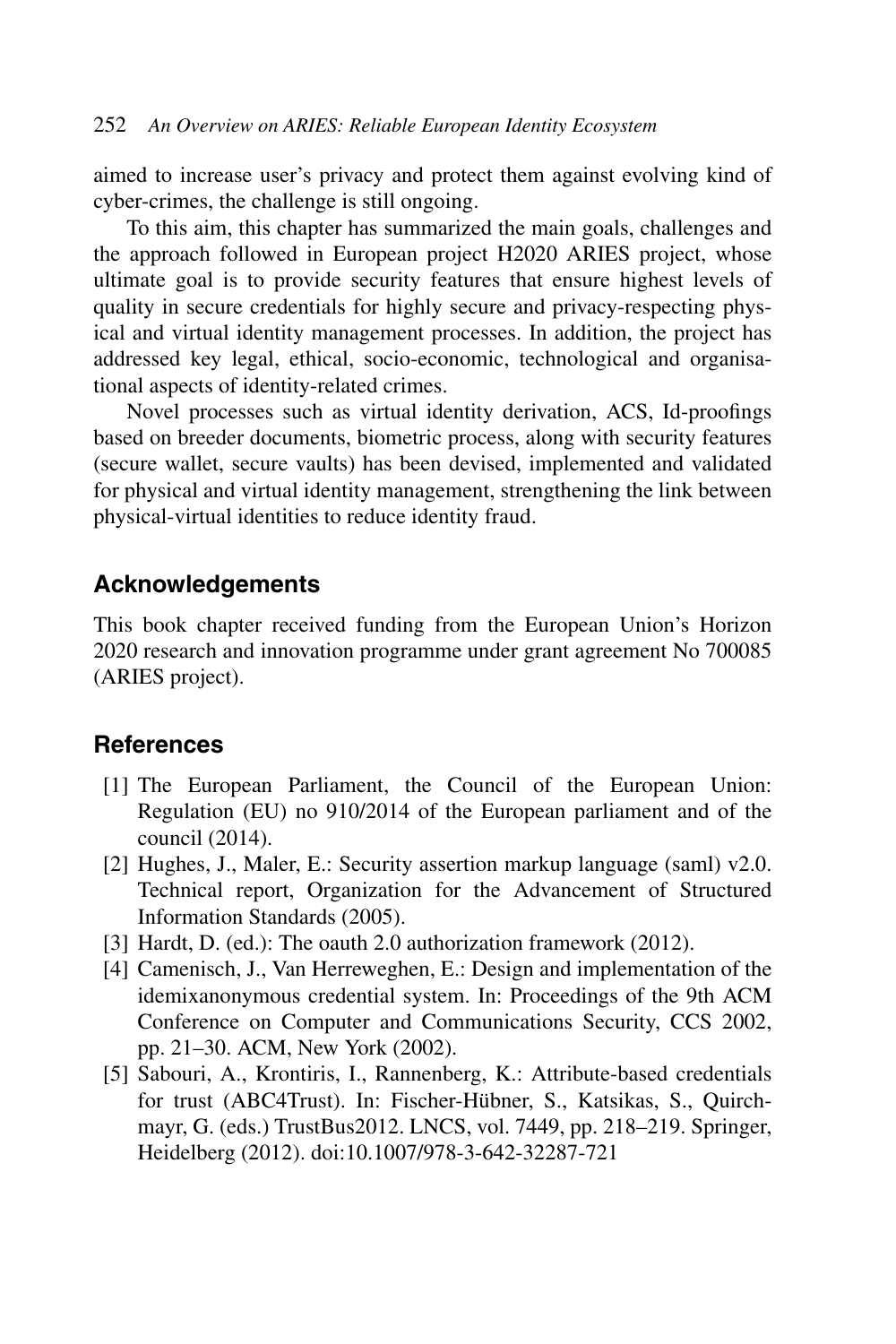- [6] Kortuem, G., Kawsar, F., Fitton, D., Sundramoorthy, V.: Smart objects as buildingblocks for the internet of things. IEEE Internet Comput. 14(1), 44–51 (2010).
- [7] J. Camenisch and A. Lysyanskaya, "A signature scheme with efficient protocols," in Proc. Int. Conf. Secur. Commun. Netw., 2002, pp. 268–289.
- [8] Jorge Bernal Bernabe, Jose L. Hernandez-Ramos, and Antonio F. Skarmeta Gomez, "Holistic Privacy-Preserving Identity Management System for the Internet of Things," Mobile Information Systems, vol. 2017, Article ID 6384186, 20 pages, 2017.
- [9] J. L. C. Sanchez, J. Bernal Bernabe and A. F. Skarmeta, "Integration of Anonymous Credential Systems in IoT Constrained Environments," in *IEEE Access*, vol. 6, pp. 4767–4778, 2018. doi: 10.1109/ACCESS.2017.2788464
- [10] European Blockchain Observatory, 'Blockchain innovation in Europe', https://www.eublockchainforum.eu/sites/default/files/reports/20180727 report innovation in europe light.pdf?width=1024&height=800&iframe  $=$ true
- [11] Sovrin Foundation, https://sovrin.org/
- [12] uPort, https://www.uport.me/
- [13] Blockstack, https://blockstack.org/what-is-blockstack/
- [14] Hyperledger Indy, https://www.hyperledger.org/projects/hyperledgerindy
- [15] 'Decentralized Identifiers (DIDs) v0.11, Data Model and Syntaxes for Decentralized Identifiers (DIDs)', W3C Credentials Community Group Site: https://w3c-ccg.github.io/did-spec/
- [16] DKMS, https://github.com/WebOfTrustInfo/rwot4-paris/blob/master/ topics-and-advance-readings/ dkms-decentralized-key-mgmt-system.md
- [17] 'Link to DID Auth final version', https://github.com/WebOfTrustInfo/ rwot6-santabarbara/commit/c1c44d6d2ead845 db75f9a52b53c0fb4cd98 db2d
- [18] W3C. Verifiable Credentials Working Group, https://www.w3.org/2017/ vc/WG/
- [19] 'Recommendations for Successful Adoption in Europe of Emerging Technical Standards on Distributed Ledger/Blockchain Technologies", ftp://ftp.cencenelec.eu/EN/EuropeanStandardization/Sectors/ICT/ Block chain%20+%20DLT/FG-BDLT-White%20paper-Version1.2.pdf
- [20] European Blockchain Observatory 'Blockchain for Government and Public Services', https://www.eublockchainforum.eu/sites/default/files/